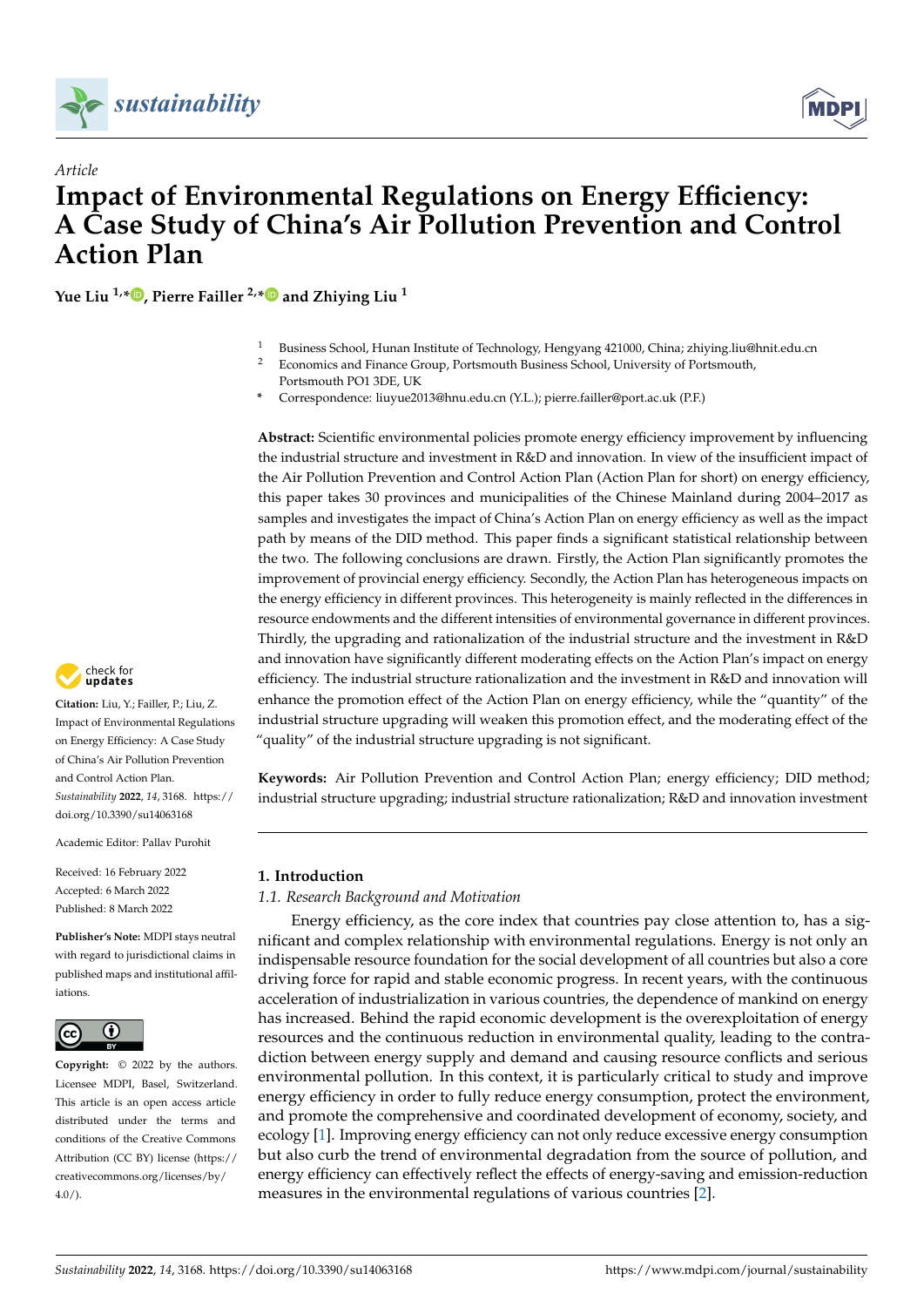"Energy efficiency" was first proposed by the World Energy Council in 1995. Subsequently, numerous scholars defined energy efficiency and gradually studied its real connotation. At present, energy efficiency is divided into single-factor energy efficiency and total-factor energy efficiency (TFEE). This paper focuses on the total-factor energy efficiency. The detailed meaning of TFEE is to create more expected outputs with less input and reduce environmental pollution and other undesirable outputs with a certain combination of input factors [\[3\]](#page-18-2). Therefore, energy efficiency not only emphasizes the relationship between a country's economic growth and energy consumption but also can effectively reflect a country's green development level. Environmental regulation is one of the powerful means adopted by the government to control environmental pollution. The "Porter hypothesis" holds that environmental regulation can improve the enterprise technological innovation level and energy utilization efficiency among industries, thus promoting the green development of the national economy [\[4\]](#page-18-3). The purpose of setting environmental regulations is to coordinate the relationship between economic development and environmental protection so as to form a new model of sustainable development. Therefore, there is an inseparable and complex relationship between environmental regulations and green development in all countries, which deserves in-depth study. As one of the largest energy consumers and carbon emitters, the Chinese government has adopted different environmental regulations in response to the increasing total energy consumption and carbon emissions. The Air Pollution Prevention and Control Action Plan is the most stringent one. The Action Plan has achieved remarkable results in recent years. On the one hand, from the industrial perspective of analysis, due to the requirements of energy conservation and emission reduction and the improvement of energy utilization efficiency, the average emissions of industrial waste water, fixed waste emissions, carbon dioxide, and other environmental pollutants have been effectively controlled. On the other hand, China's follow-up new actions are also based on the Action Plan, such as the Blue Sky Protection Campaign. Therefore, its impact on energy efficiency has important research value. The government can be inspired when formulating relevant policies and measures to solve environmental and energy problems. Therefore, we try to fully explore the relationship between environmental regulations and energy efficiency by taking China's Air Pollution Prevention and Control Action Plan as an example.

# *1.2. Literature Review*

The existing literature mainly studies the impact of environmental regulations on energy consumption, energy efficiency, and regional green development, focusing on the following two aspects.

The first is to study the impact of environmental regulations on energy efficiency, energy consumption, and energy structure, where scholars hold different opinions. Some scholars believe in a linear relationship between environmental regulations and energy efficiency. Yu and Shen [\[5\]](#page-19-0) use a dynamic spatial panel model to explore the relationship between environmental regulations and industrial capacity utilization based on panel data of 30 provinces in the Chinese Mainland in 2004–2015. It is found that the relationship between the environmental regulation intensity and industrial capacity utilization varies among provinces, and it fluctuates and rises over time. In addition, environmental regulations significantly improve industrial capacity utilization, mainly through technological innovation. Based on China's industry panel data from 2004 to 2014, Zhang et al. [\[6\]](#page-19-1) employed the panel-VAR model to analyze the impact of environmental regulations on energy efficiency, and they found that environmental regulations can improve energy efficiency through technological innovation only in the long term. Based on the regional panel data from 1997 to 2015, Liu et al. [\[7\]](#page-19-2) adopted the generalized least square method to analyze the impact of different types of environmental regulations on energy consumption. The results show that economic and supervisory environmental regulations will inhibit energy consumption, while legal environmental regulations have no significant impact, and there are regional differences in the impact of different types of environmental regulations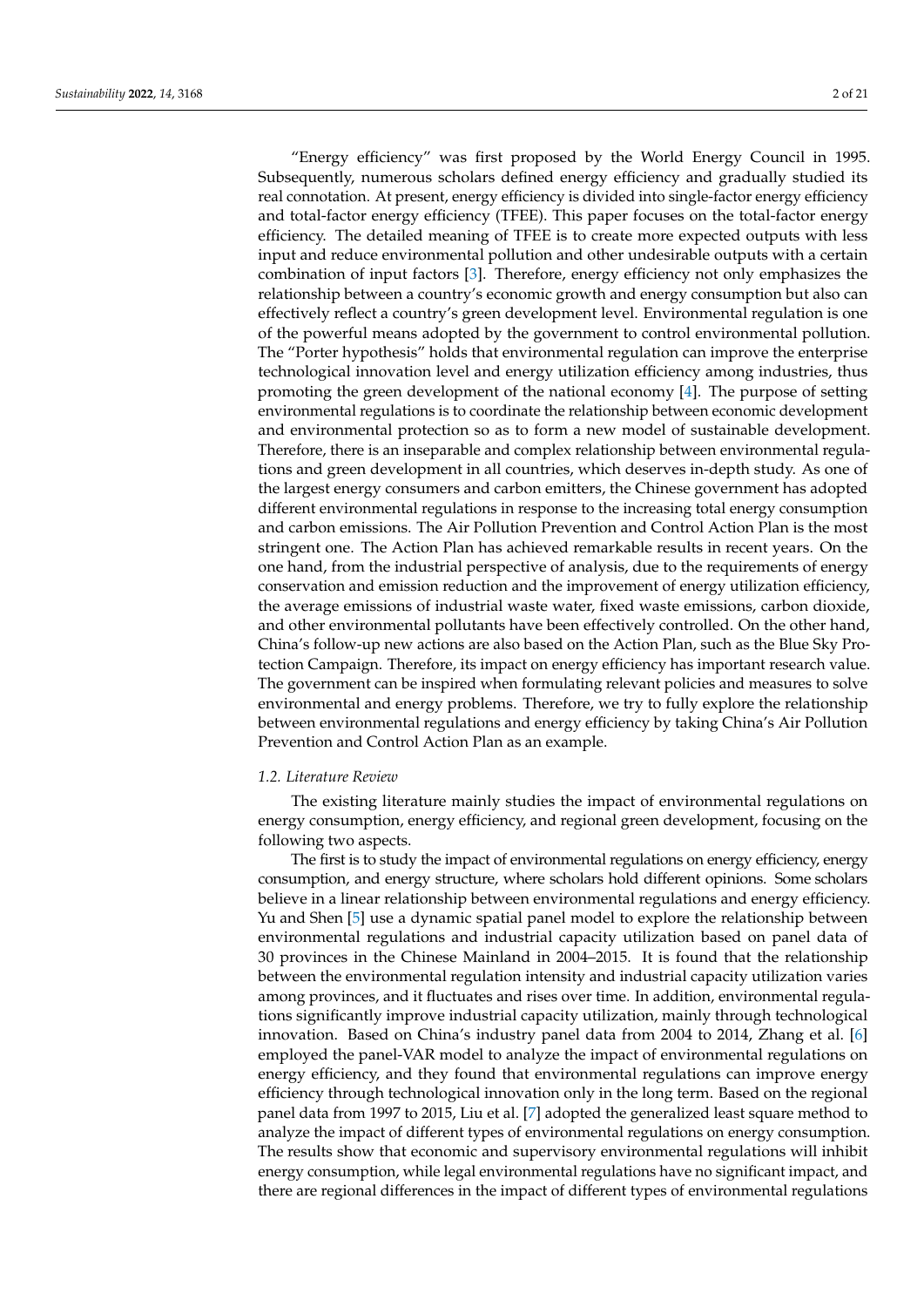on energy consumption. Yuan and Xiong [\[8\]](#page-19-3) used the panel data of China's manufacturing industry from 2003 to 2014 to test the impact of environmental regulations on industrial innovation and green development. The results show that environmental regulations can effectively improve the labor productivity, energy efficiency, and environmental efficiency of the manufacturing industry in the short term, but in the long run, they inhibit patent output and squeeze out R&D investment, only improving energy efficiency.

Some scholars found a nonlinear relationship between environmental regulations and energy efficiency, which can be divided into the following two aspects. On the one hand, based on the Chinese Mainland provincial panel data, scholars explore different models and estimation methods for energy efficiency, indicating that there is a U-shaped relationship between environmental regulation and energy efficiency from multiple perspectives [\[4](#page-18-3)[,9](#page-19-4)[,10\]](#page-19-5). On the other hand, other scholars use different empirical methods to study the relationship between environmental regulation and energy efficiency through the Chinese Mainland's provincial industry data. The results suggest that environmental regulation has a U-shaped relationship with energy efficiency in different industries of the Chinese Mainland [\[11,](#page-19-6)[12\]](#page-19-7).

The second is to study the impact of environmental regulations on energy efficiency and regional green development. Based on panel data of 30 provinces in China from 2000 to 2017, Chen et al. [\[13\]](#page-19-8) used the DID method to explore the impact of carbon-emission trading pilot regulation on energy efficiency. The results show that the pilot regulation can significantly reduce carbon emissions to improve the single-factor and total-factor energy efficiency, and the mechanism test shows that the regulation can improve the energy efficiency by promoting technological innovation and the marketization of enterprises. Based on panel data of Chinese industrial enterprises from 1998 to 2007, Tang et al. [\[14\]](#page-19-9) employed the DID method to analyze the impact of the "Two Control Zones" regulation on the enterprise TFP. The results show that the "Two Control Zones" regulation seriously hinders the growth of the enterprise TFP, and this negative impact is lagging and persistent. Based on the quasi-natural experiment of China's sulfur-dioxide emission trading pilot, Peng et al. [\[15\]](#page-19-10) adopted panel data of Chinese industrial enterprises from 1998 to 2007 to analyze the impact of this environmental pilot regulation on productivity with the DID method. It is found that market-based environmental regulation can improve the productivity of industrial enterprises. Zhou and Tang [\[16\]](#page-19-11) took the Action Plan as the quasi-natural experiment and used the DID method to explore the impact of environmental regulation on the green total-factor growth rate of China's industry. The results show that the Action Plan regulation can significantly promote the growth of green total-factor productivity by promoting the increase of R&D investment. Based on Chinese provincial panel data from 2007 to 2017, Zhang et al. [\[17\]](#page-19-12) analyzed the effect of the Action Plan on the green TFP of the chemical industry by the DID method. The results show that the Action Plan can significantly improve green TFP, and the positive effect shows an inverted "U" shape in the dynamic effect analysis. Liu et al. [\[18\]](#page-19-13) used the DID method to analyze the impact of China's carbon-emission trading pilot regulation on the TFEE. The results show that the regulation can improve the TFEE through industrial structure and technological innovation, which provides new evidence for Porter's hypothesis.

On balance, scholars pay more attention to the impact of environmental regulations on energy efficiency and green development among regions and industries, and provide great ideas and methods for theoretical and empirical analysis. However, few studies focus on the impact of the Action Plan on energy efficiency. Therefore, this paper combs the existing academic research and explores the relationship and impact path between the Action Plan and energy efficiency based on the panel data of 30 provinces (autonomous regions and municipalities) in the Chinese Mainland from 2004 to 2017. Compared with previous studies, the marginal contribution of this paper is threefold. First, this paper verifies the hypothesis that the Action Plan can promote energy efficiency using the DID method and the fixed effect model, enriching the research topics in this field and providing a solid demonstration that environmental regulations can effectively improve energy efficiency. The conclusion is helpful for different countries and regions to formulate environmental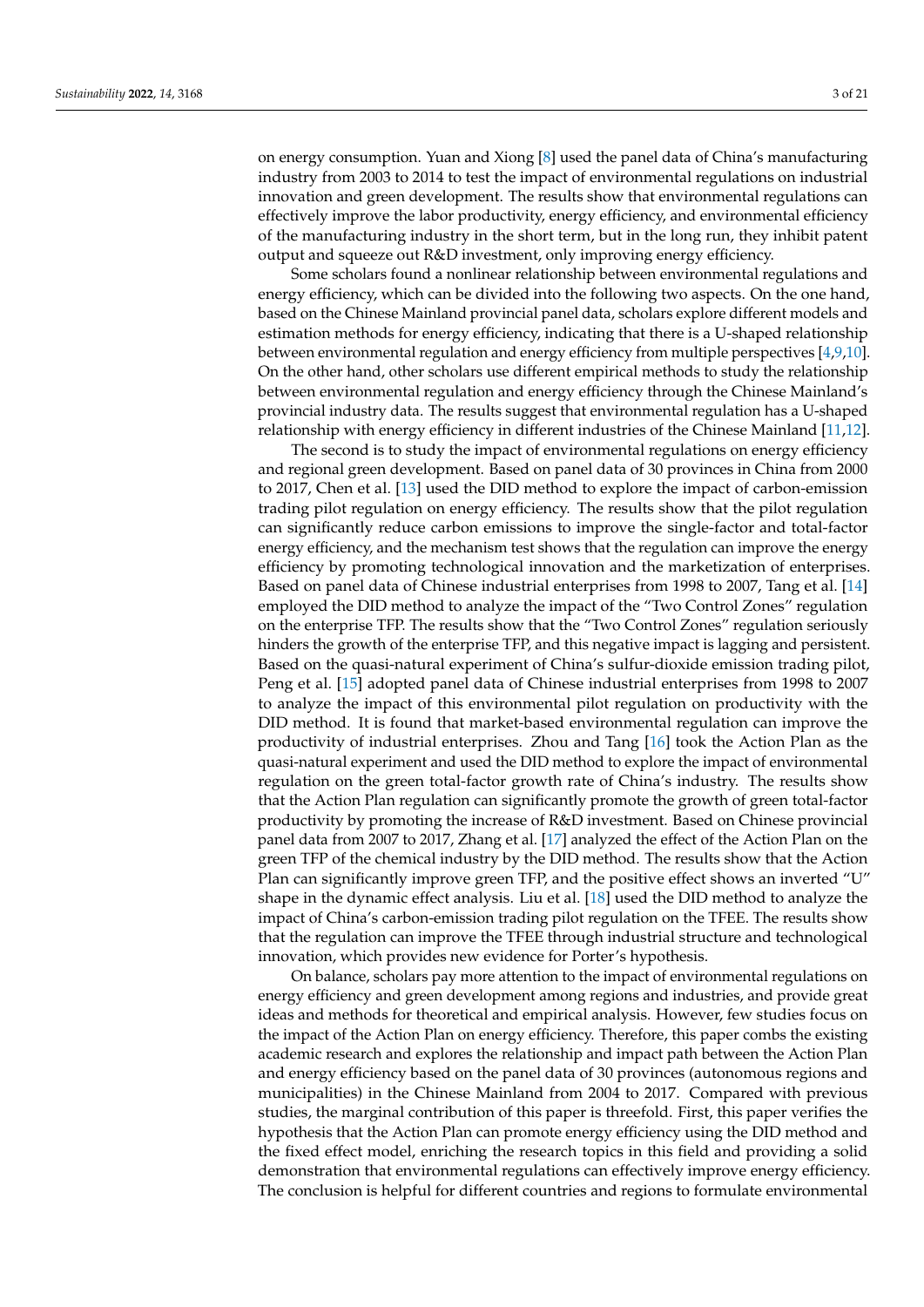regulations to achieve the global carbon neutrality goal as soon as possible. Second, based on the difference in resource endowments and environmental investment intensity in the Chinese Mainland, this paper uses the method of sub-sample regression to verify the hypothesis that the Action Plan has heterogeneous effects on the energy efficiency of different regions. Third, as for the action mechanism of the Action Plan affecting provincial energy efficiency, this paper focuses on the moderating effects of the industrial structure upgrading, the industrial structure rationalization, and the investment intensity of R&D and innovation.

This paper is divided into five sections. Section [2](#page-3-0) elaborates the research design. Section [3](#page-10-0) carries out the empirical analysis. Section [4](#page-14-0) extends the discussion further. Section [5](#page-17-0) draws the conclusions.

#### <span id="page-3-0"></span>**2. Materials and Methods**

#### *2.1. Theoretical Analysis and Research Hypotheses*

Environmental policy is a kind of explicit environmental regulation, which mainly aims at protecting the environment and takes individuals and enterprises as the main objects. In the previous literature, the impact of environmental regulation on energy efficiency is mainly based on the cost effect and innovation compensation effect [\[4\]](#page-18-3). From the perspective of cost effect, the government sets pollution prevention targets for each region by issuing environmental regulations, which makes the regional authorities force local enterprises to spend corresponding funds for environmental pollution control, which will increase the production cost of enterprises and squeeze out their productive investment, resulting in a reduction in their output. In the case of constant input of energy resources, the reduction in enterprise output means the decline of energy efficiency. From the perspective of the innovation compensation effect, environmental regulations force enterprises in various regions to carry out transformation and upgrading, change the original production mode of high pollution and high emissions by improving the technological level of production process, improve energy efficiency, and thus form a new mode of green development. At the same time, the increase in environmental regulation intensity will make the new enterprises entering various industries have more advanced equipment and technology than the original enterprises for competitive advantage, so as to improve energy efficiency, achieve higher output and less pollution emissions, and occupy a strategic advantage in the product market under the same energy input level. Porter puts forward that when the innovation compensation effect exceeds the cost effect, the win-win situation of economic development and environmental governance can be realized. Based on this theoretical analysis, the Action Plan, as a strong environmental regulation, is expected to effectively drive enterprises to accelerate production technology transformation. Moreover, the Action Plan can help to eliminate enterprises with backward energy efficiency and serious pollution, thus ensuring that the energy conservation and pollutant emissions of various industries meet the standards [\[10\]](#page-19-5). Therefore, Hypothesis 1 is proposed as follows.

## **Hypothesis 1.** *The Air Pollution Prevention and Control Action Plan can improve energy efficiency.*

There are obvious differences in the effect of environmental policies on energy efficiency and environmental governance in different regions. On the one hand, for regions with different resource endowments, the difficulty and effect of environmental policies will vary significantly in terms of the industrial structure, technological level, infrastructure construction, and foreign investment level [\[9\]](#page-19-4). The main focus of the Action Plan is the eastern coastal region, with high resource endowments. Compared with other regions, the eastern coastal region has obvious technological and financial advantages. It is easier for enterprises in this region to realize industrial transformation and upgrading, improve energy efficiency, and reduce the emission of pollutants in the production process so as to meet the environmental policy standards [\[6\]](#page-19-1). On the other hand, environmental regulations will have different effects on regions with different environmental governance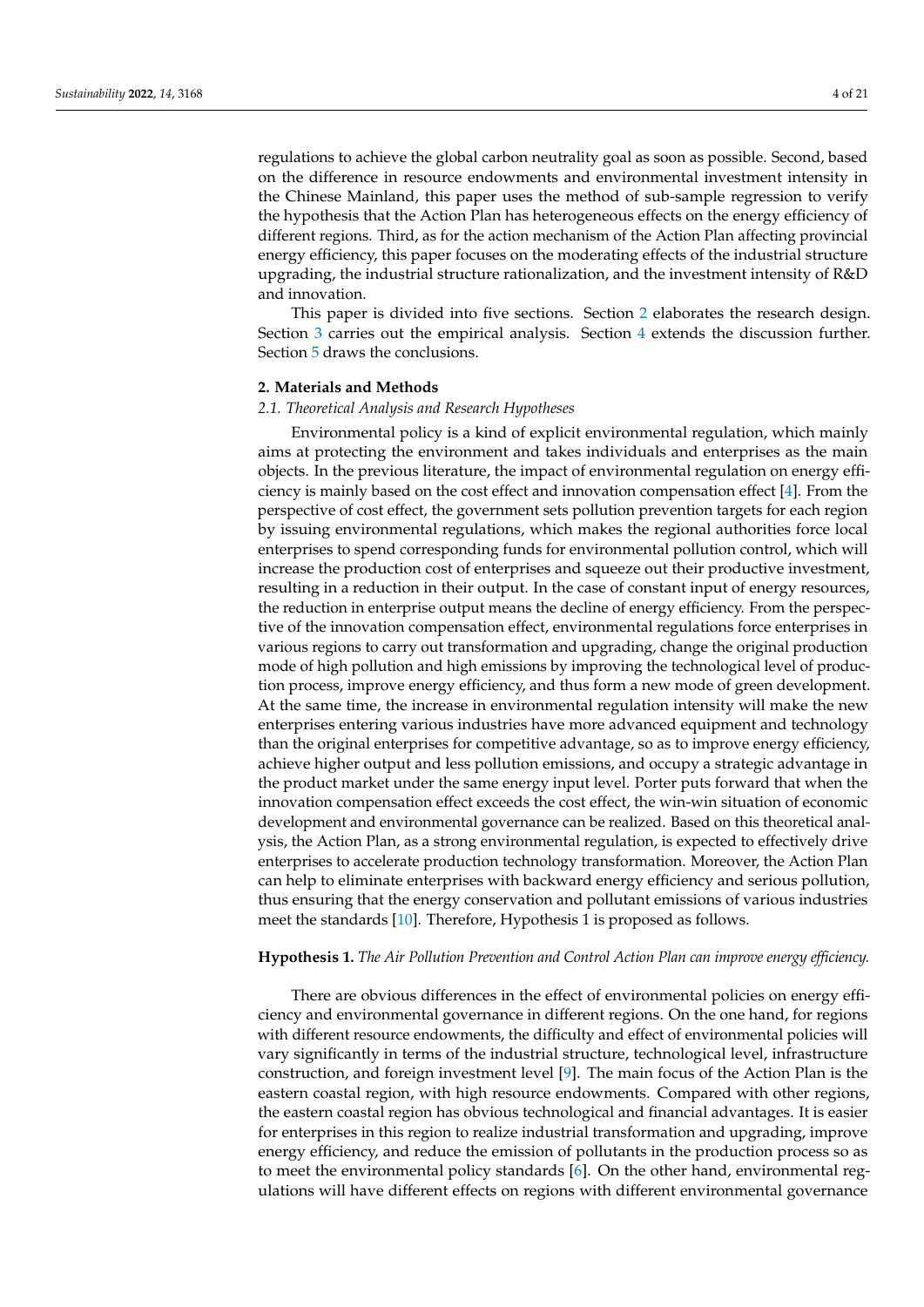intensities. Generally speaking, enterprises in the regions with relatively higher environmental governance intensity can invest capital in environmental governance so that the pollution emission in the production process is relatively less [\[7\]](#page-19-2). Therefore, environmental regulations will be stricter in areas with low environmental governance intensity, requiring local enterprises to improve their production technology and energy efficiency, so as to reduce pollution emissions and promote the green development of enterprises. Based on the above theoretical analysis, Hypothesis 2 is proposed as follows.

# **Hypothesis 2.** *The promotion effect of the Action Plan on energy efficiency has regional heterogeneity.*

Environmental regulations can affect the transformation and upgrading of the industrial structure in various regions, thereby affecting energy efficiency and ultimately changing the scale and number of enterprises in the industry, thus eliminating high-pollution and low-energy-efficiency enterprises. On the one hand, environmental regulations will increase the production costs of industries in various regions, leading to the direct withdrawal of enterprises with low energy efficiency and production efficiency from the market, raising the environmental threshold of various industries, and thus achieving the effect of environmental governance. Based on this, environmental regulations can promote the rationalization of the industrial structure and accelerate enterprise technological innovation, thereby improving energy efficiency and promoting enterprises' green development [\[19\]](#page-19-14). On the other hand, the cost effect brought about by environmental regulations will prompt industries in various regions to move closer to high-output-value industries, forming a trend of industrial transfer. In upgrading the industrial structure, there will be a stage of shifting from the primary industry to the secondary industry with high pollution and high added value, and then to the tertiary industry with a high technological level. As the industrial structure of various regions is advanced to the secondary industry, local energy consumption and environmental pollution will increase simultaneously, and it is possible to face a situation of high added value and high pollution in the industry, which reduces energy efficiency. Based on this, the impact of environmental policy on energy utilization efficiency through industrial structure is twofold, which needs to be discussed and analyzed in combination with the actual situation of regional economic development [\[20\]](#page-19-15). Therefore, Hypothesis 3 and Hypothesis 4 are proposed as follows.

**Hypothesis 3.** *Industrial structure upgrading weakens the promotion effect of the Action Plan on energy efficiency.*

**Hypothesis 4.** *Industrial structure rationalization enhances the promotion effect of the Action Plan on energy efficiency.*

Environmental regulations will affect enterprises' R&D and innovation investment in various regions in different periods, changing the technological innovation level of enterprises, thereby affecting energy efficiency. In the short term, environmental regulations will lead to cost effects for companies. In order to maximize profits, enterprises reduce their investment in other areas, which affects energy efficiency and their total-factor productivity. However, from a long-term perspective, the implementation of effective environmental regulations can not only improve consumers' environmental awareness and regional environmental level, but also affect the R&D and innovation investment of enterprises. As the intensity of environmental regulations continues to increase, in order to maintain a competitive advantage in the product market, enterprises will increase their capital investment in R&D and innovation, thereby improving the production technology and innovation level and reducing energy consumption in the production process. Accordingly, energy efficiency will be effectively improved, with more green new products being produced, and a win-win situation at economic and environmental levels will be achieved [\[21\]](#page-19-16). Based on this, this paper proposes Hypothesis 5 as follows.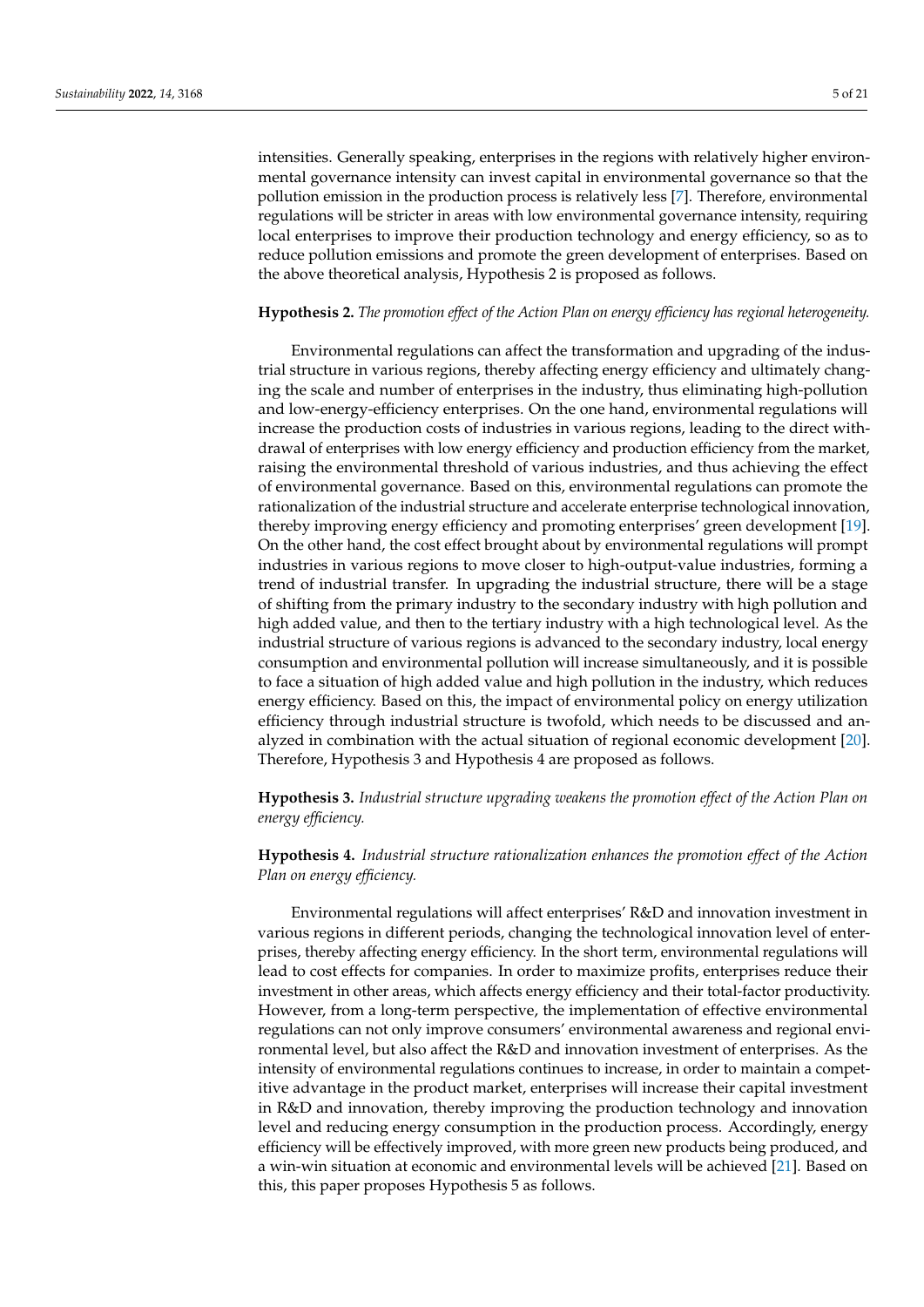**Hypothesis 5.** *The intensity of R&D and innovation investment strengthens the promotion effect of the Action Plan on energy efficiency.*

#### *2.2. Research Models and Methods*

This study aims to explore the policy effect and impact path of environmental regulation on energy efficiency. Specifically, this paper analyzes the impact of the Action Plan on provincial energy efficiency through econometric methods. In addition, this paper further explores the moderating effect of the industrial structure and the R&D innovation investment on the impact. Firstly, this paper sets the target provinces of the Action Plan as the experimental group and the non-target provinces as the control group, assigning the value with the dummy variable treatment, i.e., the value of the experimental group is 1 and that of the control group is 0, so as to indicate whether the province is affected by the Action Plan. In addition, the dummy variable period is set according to the promulgation time of the Action Plan. Considering that the Action Plan was released on 13 September 2013, and the data in this paper are annual provincial panel data, it is difficult for the Action Plan to have a significant impact in the year of promulgation. Therefore, this paper sets 2014 as the year of policy implementation, and the period of each province is assigned 0 before 2014 and 1 after 2014 to reflect the time impact of the Action Plan.

Based on the data types of this paper and after passing the Hausmann test, it is found that the fixed effect model performs better than the random effect model. This paper adopts the difference-in-differences (DID) estimation method and the fixed effect model to study the impact of the Action Plan on provincial energy efficiency [\[22\]](#page-19-17). The DID method is limited to some extent and is only for panel data. However, as a mainstream method of policy effect evaluation, the DID method still has certain advantages. It can largely avoid the endogenous problems and estimate the policy effect more effectively.

In this paper, a variety of different statistical techniques and models are used to study the relationship between them. There may be some deficiencies in model selection. There are still some improvements to be made. In order to illustrate that the conclusions drawn from different estimation methods and models are more comprehensive and robust, this paper adopts different statistical techniques and models for energy efficiency in the analysis of the Action Plan. In this paper, Model (1) is taken as the benchmark model to test whether the impact of the Action Plan on energy efficiency is consistent with Hypotheses 1 and 2.

$$
EE_{it} = \beta_0 + \beta_1 DID_{it} + \gamma_n X_{int} + \tau_t + \mu_i + \varepsilon_{it}
$$
\n(1)

By referring to the research of other scholars, it can be seen that the premise of the DID method is that the experimental group and the control group meet the parallel trend assumption, i.e., before the implementation of the Action Plan, the changing trend of energy efficiency in each province is consistent. This paper proposes Model (2) to test whether it meets this basic assumption.

$$
EE_{it} = \beta_0 + \beta_1 DID_{it} + \beta_2 Before1 + \beta_3 Before2 + \beta_4 Before3 + \beta_5 Current + \beta_6 After1 + \beta_7 After2 + \gamma_n X_{int} + \tau_t + \mu_i + \varepsilon_{it}
$$
\n(2)

In the mechanism analysis, this paper uses the following Models (3)–(6) to explore the moderating effect of the industrial structure upgrading and rationalization as well as the R&D innovation investment intensity on the impact of the Action Plan on energy efficiency, so as to test Hypotheses 3–5.

$$
EE_{it} = \beta_0 + \beta_1 DIS1_{it} + \beta_2 DID_{it} + \beta_3 IS1_{it} + \gamma_n X_{int} + \tau_t + \mu_i + \varepsilon_{it}
$$
(3)

$$
EE_{it} = \beta_0 + \beta_1 DIS2_{it} + \beta_2 DID_{it} + \beta_3 IS2_{it} + \gamma_n X_{int} + \tau_t + \mu_i + \varepsilon_{it}
$$
\n(4)

$$
EE_{it} = \beta_0 + \beta_1 DRIS_{it} + \beta_2 DID_{it} + \beta_3 RIS_{it} + \gamma_n X_{int} + \tau_t + \mu_i + \varepsilon_{it}
$$
(5)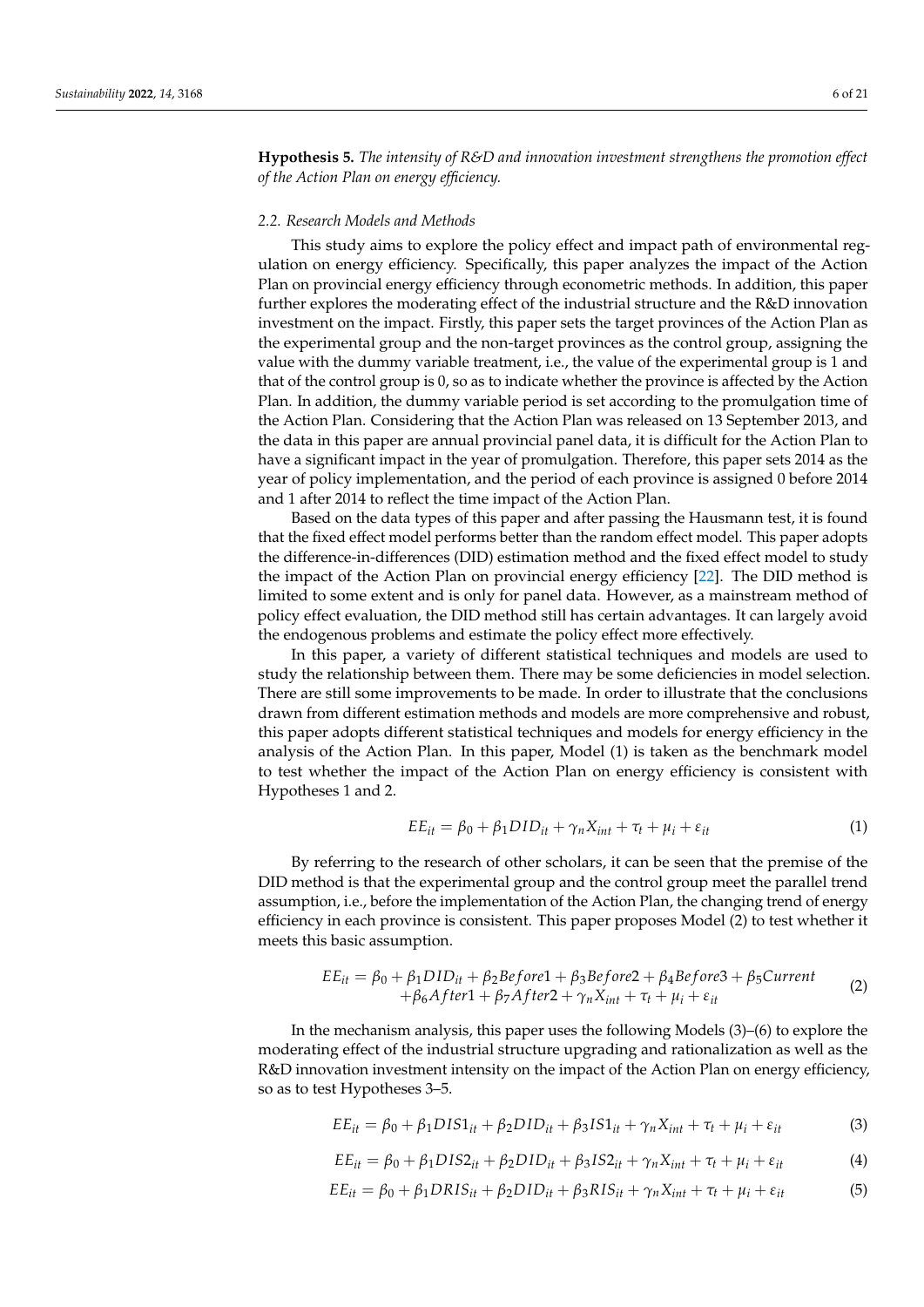$$
EE_{it} = \beta_0 + \beta_1 DRDL_{it} + \beta_2DID_{it} + \beta_3 RDL_{it} + \gamma_n X_{int} + \tau_t + \mu_i + \varepsilon_{it}
$$
(6)

In Formulas (1)–(6),  $EE_{it}$  represents the energy efficiency of province *i* in year *t*;  $DID_{it}$  = *treat*<sub>*it*</sub>  $\times$  *period<sub>it</sub>* represents the impact of the Action Plan on each province; *Be f ore*1, *Be f ore*2, *Be f ore*, *Current*, *A f ter*1, *A f ter*2, respectively, represent the policy effect variable of one year, two years, and three years before the implementation, as well as the implementation year, the next year, and the next two years;  $DIS1_{it} = DID_{it} \times IS1_{it}$ represents the interaction term between the "quantity" of industrial structure upgrading and the Action Plan;  $DIS2_{it} = DID_{it} \times IS2_{it}$  represents the interaction term between the "quality" of industrial structure upgrading and the Action Plan;  $DRIS_{it} = DID_{it} \times RIS_{it}$ represents the interaction term between industrial structure rationalization and the Action Plan;  $DRDL_{it} = DID_{it} \times RDL_{it}$  indicates the interaction term between R&D innovation investment intensity and the Action Plan; *Xint* represents control variable *n* of province *i* in year *t*;  $\tau_t$  represents the time effect;  $\mu_i$  represents the individual effect, and  $\varepsilon_{it}$  is a random interference item.

#### *2.3. Variable Definition and Data Source*

#### 2.3.1. Variable Description and Measurement Method

The main explained variable in this paper is the provincial energy efficiency (EE), which represents the ratio of the input of certain energy factors to the total value of the products produced in each province. Most previous studies have considered the single-factor input–output form to measure energy efficiency, i.e., using the ratio of energy consumption to regional GDP to measure single-factor energy efficiency. Such measurement is simple and clear, but it cannot reflect the impact of other production factors and output pollutants on energy efficiency in the production process. In the whole economic system, the input of a certain amount of production factors, through production and processing, can obtain the expected output and undesired output [\[23](#page-19-18)[–25\]](#page-19-19). Based on the total-factor input-output thought, this paper adopts the input-oriented DEA model with a constant return to scale (CCR-DEA) to measure the provincial energy efficiency. Although the DEA method only evaluates the relative efficiency of decision-making units, based on the total factor productivity theory, the CCR-DEA model can consider the effect of the interaction between various input elements in the economic system on the energy utilization efficiency, effectively solving the defects of the traditional single-factor energy efficiency research, which has strong universality [\[26\]](#page-19-20). To some extent, the model can objectively measure the energy efficiency of each province.

In terms of input factors, this paper selects labor and capital, which are commonly used in economic theory as well as energy consumption for energy efficiency measurement. These input indicators can effectively reflect the impact of the production factors on energy efficiency in the production process. The output indicators are mainly divided into expected output indicators and undesired output indicators. Regional GDP is selected as the expected output indicator since it can reflect the total value formed in the production process of the region, and it is also the core goal pursued in regional economic development. As for the undesired output indicators, this paper considers industrial wastewater, industrial fixed waste, industrial sulfur dioxide, and carbon dioxide emissions, which can effectively reflect the emission degree of pollutants and the allocation of energy resources [\[27,](#page-19-21)[28\]](#page-19-22). The specific input–output indicators are shown in Table [1](#page-7-0) below.

The indicators in Table [1](#page-7-0) are all Chinese Mainland data of the 30 provinces and municipalities during 2004–2017. This is consistent with the temporal dimension of the data of the remaining variables in this paper.

The core explanatory variable of this paper is the proxy variable (DID) of the Action Plan, and the calculation method of DID is shown in the model [\[13\]](#page-19-8). The Action Plan, issued by China's State Council on 13 September 2013, sets out clear regulations on environmental pollution control in the Beijing–Tianjin–Hebei region, the Yangtze River Delta, and the Pearl River Delta. Based on this, the provinces in the above three regions are set as the experimental group and the other provinces as the control group. In other words, if the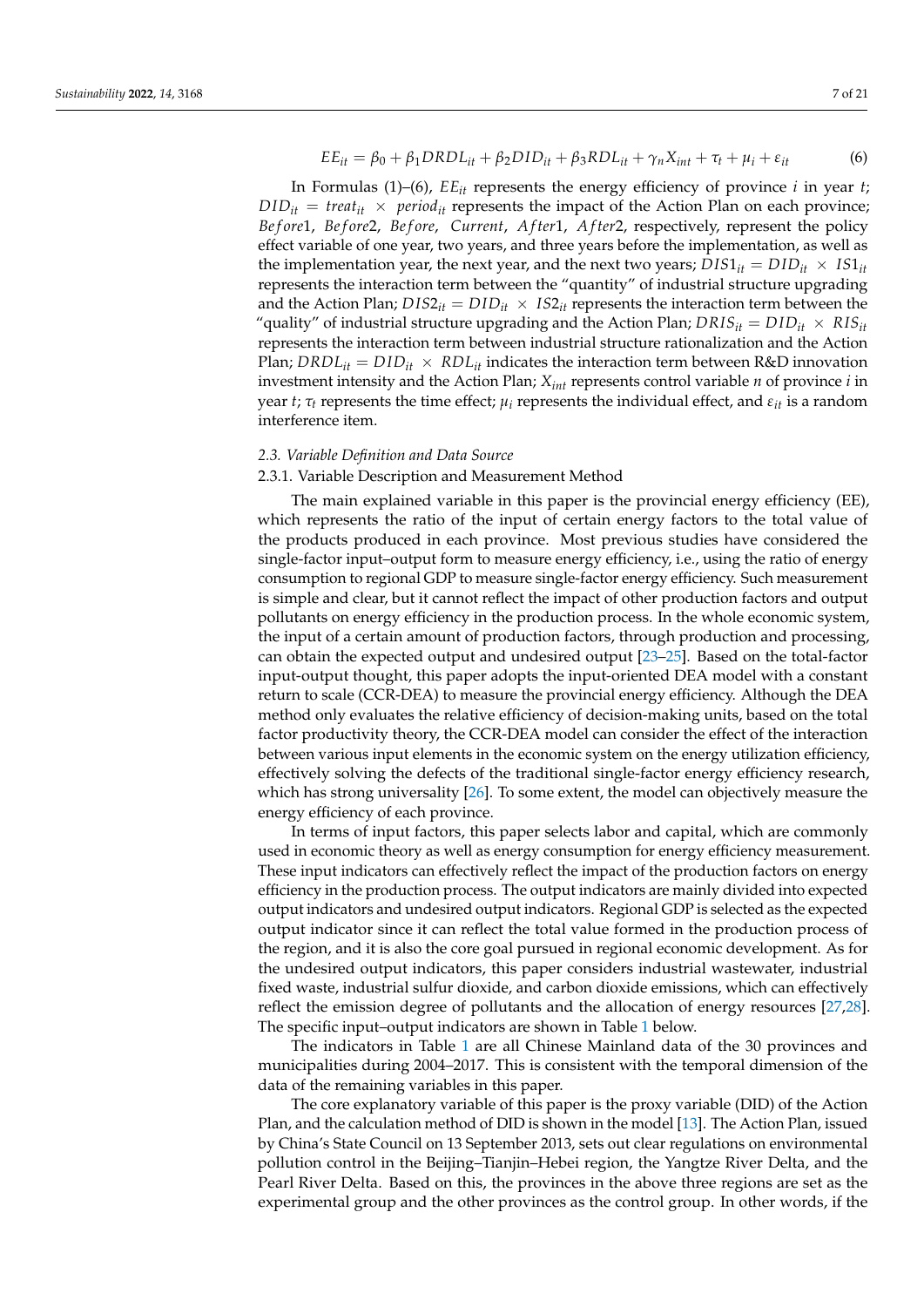provinces are affected by the Action Plan after 2014, the DID value of the province is assigned as 1; otherwise, it is 0.

<span id="page-7-0"></span>**Table 1.** Description of the input–output indicators of energy efficiency.

| <b>Indicator Type</b>      | <b>Indicator Name</b>               | <b>Indicator Calculation Method</b>                                              |  |  |
|----------------------------|-------------------------------------|----------------------------------------------------------------------------------|--|--|
|                            | Labor                               | Measured by the number of employees at the end of<br>the period in each province |  |  |
| Input indicator            | Capital                             | Calculated by the perpetual inventory method                                     |  |  |
|                            | Energy consumption                  | Measured by the total energy consumption in<br>each province                     |  |  |
| Expected output indicator  | Regional GDP                        | Measured with regional GDP in the form of<br>constant price                      |  |  |
| Undesired output indicator | Industrial wastewater discharge     | Measured by industrial wastewater discharge in<br>each province                  |  |  |
|                            | Industrial fixed waste              | Measured by the output of industrial fixed waste in<br>each province             |  |  |
|                            | Industrial sulfur dioxide emissions | Measure with the industrial sulfur dioxide emissions<br>of each province         |  |  |
|                            | Carbon dioxide emissions            | Measure with the carbon dioxide emissions of<br>each province                    |  |  |

In this paper, the "quantity" and "quality" of the industrial structure upgrading, the industrial structure rationalization, and the R&D and innovation investment intensity are selected as the moderating variables in the mechanism analysis so as to explore the path of the Action Plan affecting the energy efficiency of each region [\[29](#page-19-23)[–31\]](#page-19-24).

The "quantity" of industrial structure upgrading (IS1) mainly refers to the transfer of key industries in the industrial structure and the degree of transfer of production factors and product forms successively, which are closely related to energy efficiency. The specific calculation formula is as follows:

$$
IS1_{it} = \sum_{n=1}^{3} y_{int} \times N, N = 1, 2, 3
$$
 (7)

The variable *IS*1 in the above formula can effectively reflect industrial structure transformation in Chinese Mainland provinces and municipalities. The variable's increasing value indicates that each region's dominant position has gradually shifted from the primary industry to the secondary and tertiary industries.

The "quality" of industrial structure upgrading (*IS*2) mainly refers to the situation in which high-value-added and high-tech industries are gradually deepened in the process of industrial structure transformation. Generally speaking, the increasing "quality" of industrial structure upgrading leads to the energy efficiency declining first and then rising. This paper uses the weighted sum of the product of the output share of each industry sector and labor production efficiency to measure the variable *IS*2. The specific calculation formula is as follows:

$$
IS2_{it} = \sum_{n=1}^{3} y_{int} \times lp_{int}
$$
 (8)

$$
lp_{int} = \frac{Y_{int}}{L_{int}}
$$
\n(9)

The rationalization of industrial structure (RIS) can effectively reflect the relevance and coordination among the three industries and the extent of the rational allocation of resources. The greater the rationalization of the industrial structure, the higher the energy efficiency. The Theil Index can not only retain the characteristics of the deviation degree of the industrial structure, but also measure the deviation between the output value and the employment structure of different industries, effectively reflecting the economic status of various industries by weighting the output value. Therefore, this paper adopts the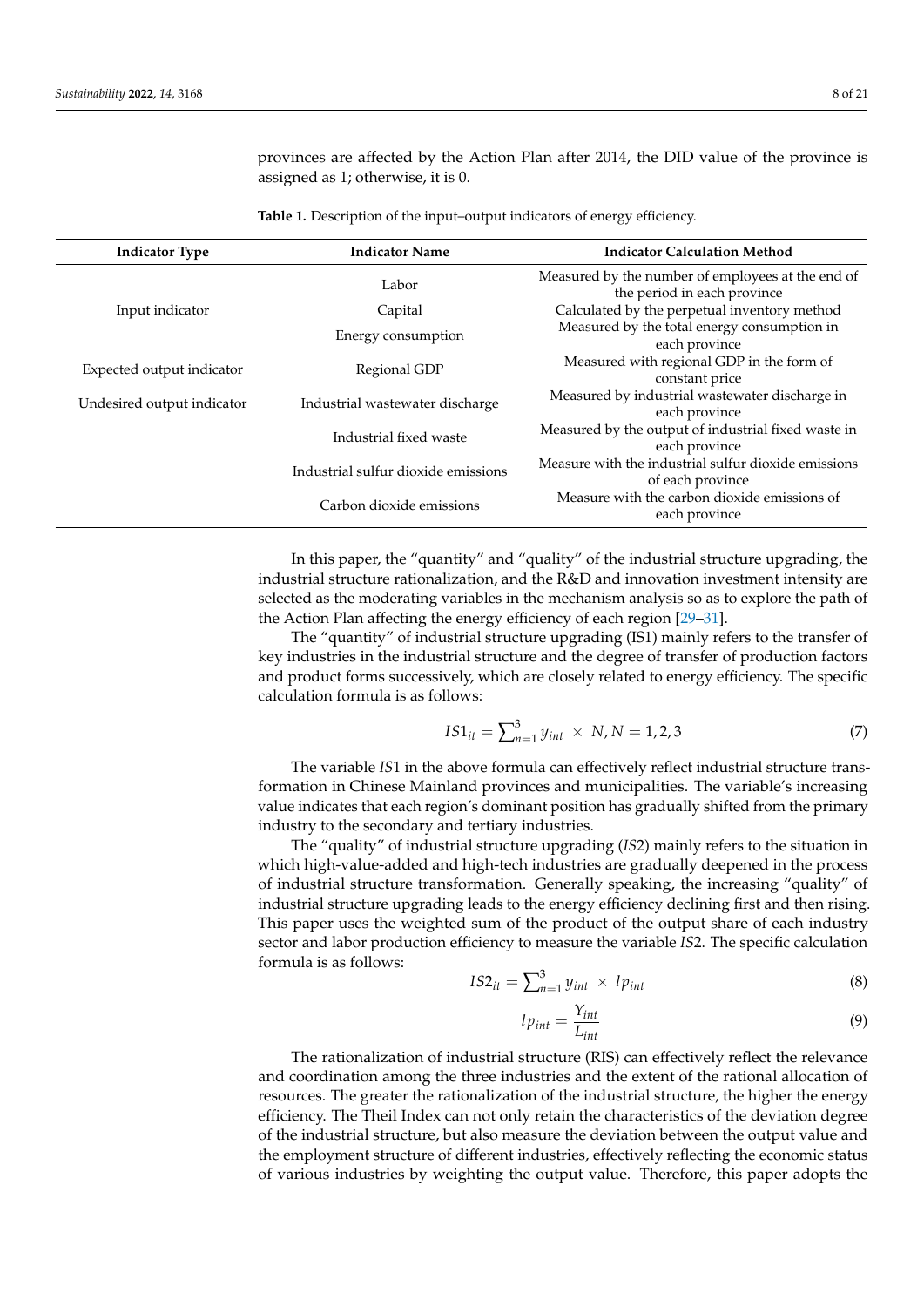Theil Index to measure the rationalization degree of industrial structure in each region. The specific calculation formula is as follows:

$$
RIS_{it} = \sum_{n=1}^{3} \left( \frac{Y_{int}}{Y_{it}} \right) ln \frac{Y_{int}}{Y_{it}} / \frac{L_{int}}{L_{it}} = \sum_{n=1}^{3} y_{int} \times ln \left( \frac{y_{int}}{l_{int}} \right)
$$
(10)

R&D and innovation investment intensity (RDL) is the capital base of technological innovation in each region, which can effectively reflect the production innovation of each region. Increasing the investment in R&D and innovation by enterprises in each region can effectively improve the energy efficiency in the production process, develop more green products, and reduce environmental pollution. This paper uses the ratio of regional R&D investment to regional GDP to measure the investment intensity of R&D and innovation [\[32\]](#page-19-25).

In Formulas (7)–(10) for measuring the moderating variables, *yint* represents the proportion of the added value of industry *n* in province *i* in the regional GDP in year *t*; *l pint* represents the labor production efficiency of industry *n* in province *i* in year *t*; *Yint* represents the added value of industry *n* in province *i* in year *t*;  $Y_{it}$  represents the total added value of province *i* in year *t*; *Lint* represents the number of employees of industry *n* in province *i* at the end of year *t*; *Lit* represents the total number of employees in province *i* at the end of year *t*; *lint* indicates the proportion of the end-of-year employees in industry *n* of province *i* in year *t* to the total end-of-year employees.

In order to control the impact of other influencing factors on energy efficiency, after referring to relevant research [\[22,](#page-19-17)[33,](#page-19-26)[34\]](#page-20-0), this paper selects the urbanization level (UL), energy consumption structure (ECS), environmental governance level (ERL), and openness level (OL) as control variables from the perspectives of economy, environment, and foreign trade. Generally speaking, there is a negative correlation between energy consumption structure and energy efficiency; that is, the larger the value of energy consumption structure, the lower the energy efficiency. Regarding the energy consumption structure, this paper uses the ratio of the total coal consumption to the total energy consumption of each province for measurement. For the unit of this indicator to be consistent, this paper first multiplies the coal consumption by the standard coal conversion coefficient to convert the coal consumption into the standard coal unit. The urbanization level has an important impact on energy efficiency. The higher the level of urbanization in various regions, the more advanced the production technology of local enterprises, thus improving energy efficiency through technological innovation. This paper uses the built-up area of each province to measure the urbanization level. There is a complicated non-linear relationship between the environmental governance level and energy efficiency. Aiming at measuring the environmental governance level, this paper adopts the ratio of the investment in environmental pollution control of each province to the regional GDP. There is a complex relationship between the level of opening-up and energy efficiency. On the one hand, attracting foreign investment in various regions may bring advanced production technology to improve energy efficiency; on the other hand, foreign capital may choose to build production bases in regions with lower costs in order to transfer high-pollution and highconsumption industries, which reduces energy efficiency. This paper uses the ratio of foreign direct investment in each province to regional GDP to measure the level of openingup. The abbreviation and characterization of all the variables in this paper are shown in Table [2.](#page-9-0)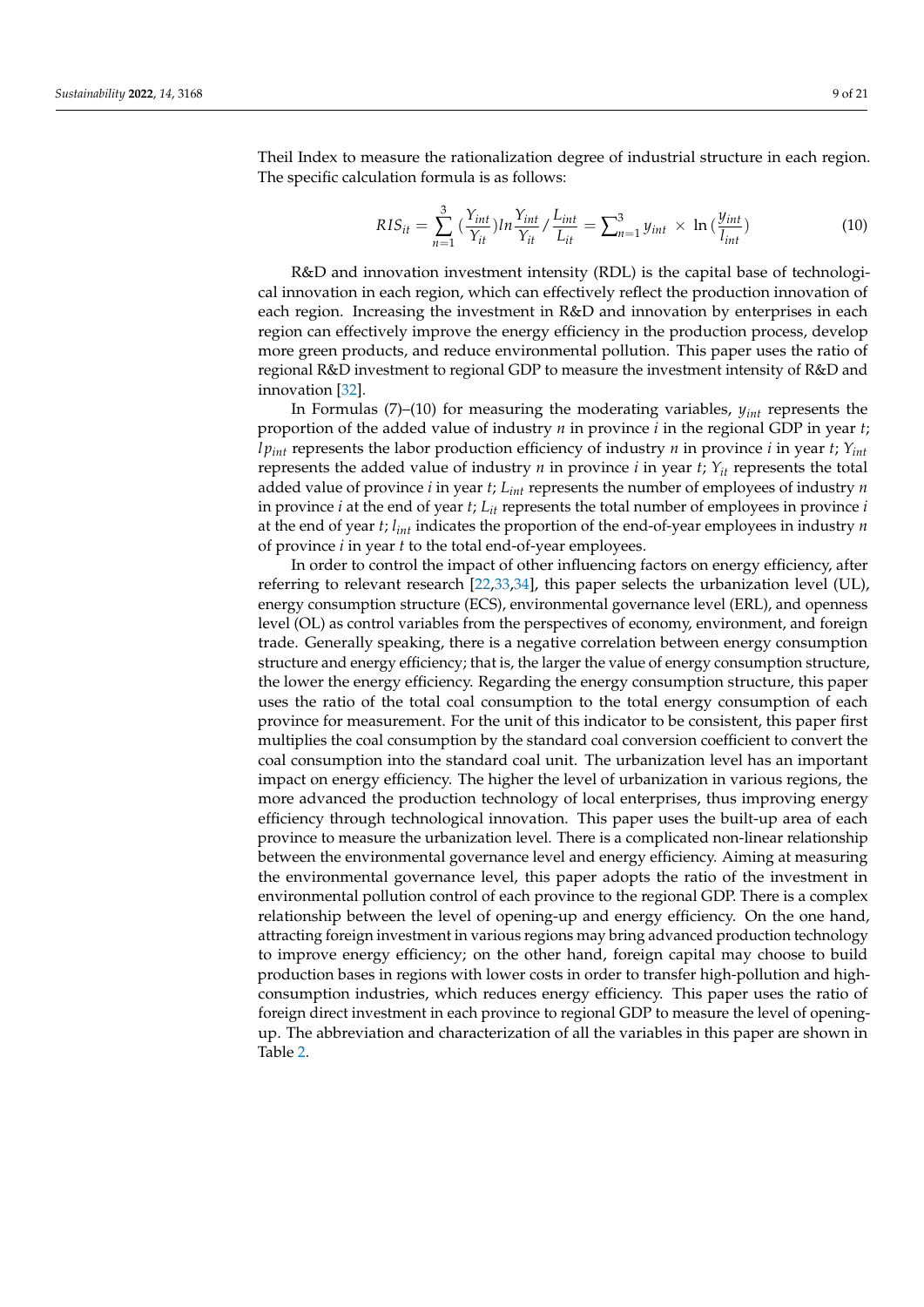| Variable                                         | Abbreviation    | <b>Characterization Variable</b>                                                          |
|--------------------------------------------------|-----------------|-------------------------------------------------------------------------------------------|
| Energy efficiency                                | EΕ              | The input-oriented DEA model with a constant<br>return to scale to measure the provincial |
|                                                  |                 | energy efficiency                                                                         |
| Action Plan                                      | <b>DID</b>      | The proxy variable of the Action Plan                                                     |
| The "quantity" of industrial structure upgrading | IS1             | Calculation Formula (7)                                                                   |
| The "quality" of industrial structure upgrading  | IS <sub>2</sub> | Calculation Formulas (8) and (9)                                                          |
| The rationalization of industrial structure      | <b>RIS</b>      | Calculation Formula (10)                                                                  |
| R&D and innovation investment intensity          | RDL             | The ratio of regional R&D investment to                                                   |
|                                                  |                 | regional GDP                                                                              |
| Urbanization level                               | UL              | The built-up area of each province                                                        |
| Energy consumption structure                     | <b>ECS</b>      | The ratio of the total coal consumption to the total                                      |
|                                                  |                 | energy consumption of each province                                                       |
|                                                  |                 | The ratio of the investment in environmental                                              |
| Environmental governance level                   | ERL             | pollution control of each province to the                                                 |
|                                                  |                 | regional GDP                                                                              |
|                                                  | OL              | The ratio of foreign direct investment in each                                            |
| Openness level                                   |                 | province to regional GDP                                                                  |

<span id="page-9-0"></span>**Table 2.** Variable characterization.

Most of the control variables in Table [2](#page-9-0) are in the relative number form, and the absolute number form of variables such as UL is taken in the log form, in order to reduce the data errors.

#### 2.3.2. Descriptive Statistics of Variables and Data Sources

The descriptive statistics of variables are recorded in Table [3,](#page-9-1) which includes the full sample of the Chinese Mainland, the eastern coastal region with relatively high resource endowments in production technology and overseas trade, the inner central region with relatively high resource endowments in population, and the remote western region with relatively high policy and resource endowments. In order to eliminate data heteroscedasticity and other problems, this paper takes the natural logarithm of variables whose data are in the form of absolute numbers [\[35](#page-20-1)[,36\]](#page-20-2).

<span id="page-9-1"></span>**Table 3.** Descriptive statistics of variables in various regions.

| The Full Sample |     | The Eastern<br><b>Coastal Region</b> |           | The Inner<br><b>Central Region</b> |        | The Remote Western Region |     |        |           |     |        |           |
|-----------------|-----|--------------------------------------|-----------|------------------------------------|--------|---------------------------|-----|--------|-----------|-----|--------|-----------|
| VarName         | Obs | Mean                                 | <b>SD</b> | Obs                                | Mean   | SD                        | Obs | Mean   | <b>SD</b> | Obs | Mean   | <b>SD</b> |
| EE              | 420 | 0.7154                               | 0.1615    | 168                                | 0.7952 | 0.1622                    | 112 | 0.6786 | 0.1273    | 140 | 0.6493 | 0.1470    |
| <b>ECS</b>      | 420 | 0.6847                               | 0.2769    | 168                                | 0.5210 | 0.1603                    | 112 | 0.8329 | 0.2582    | 140 | 0.7666 | 0.3003    |
| ln UL           | 420 | 6.9973                               | 0.7722    | 168                                | 7.2837 | 0.8102                    | 112 | 7.2866 | 0.2922    | 140 | 6.4750 | 0.7142    |
| <b>ERL</b>      | 420 | 1.3462                               | 0.6675    | 168                                | 1.2012 | 0.4852                    | 112 | 1.2443 | 0.5924    | 140 | 1.6176 | 0.8133    |
| OL              | 420 | 0.0330                               | 0.0389    | 168                                | 0.0298 | 0.0408                    | 112 | 0.0228 | 0.0167    | 140 | 0.0431 | 0.0470    |

As shown in Table [3,](#page-9-1) the explained variable, energy efficiency, which this paper focuses on, varies obviously in different regions. According to the mean value, the energy efficiency of the eastern coastal region is better than that of the central and western regions, which may be due to regional differences in economic development level, production technology, R&D and innovation capacity, and industrial structure [\[37](#page-20-3)[,38\]](#page-20-4).

In view of data availability, this paper selects the annual panel data of 30 provinces (autonomous regions and municipalities) in the Chinese Mainland from 2004 to 2017 as research samples. Tibet was eventually deleted from the sample since it has serious missing variable data. In this paper, the interpolation method is used to supplement the missing data of some provinces. Data of all research variables in this paper come from the China Statistical Yearbook, China Regional Economic Statistical Yearbook, China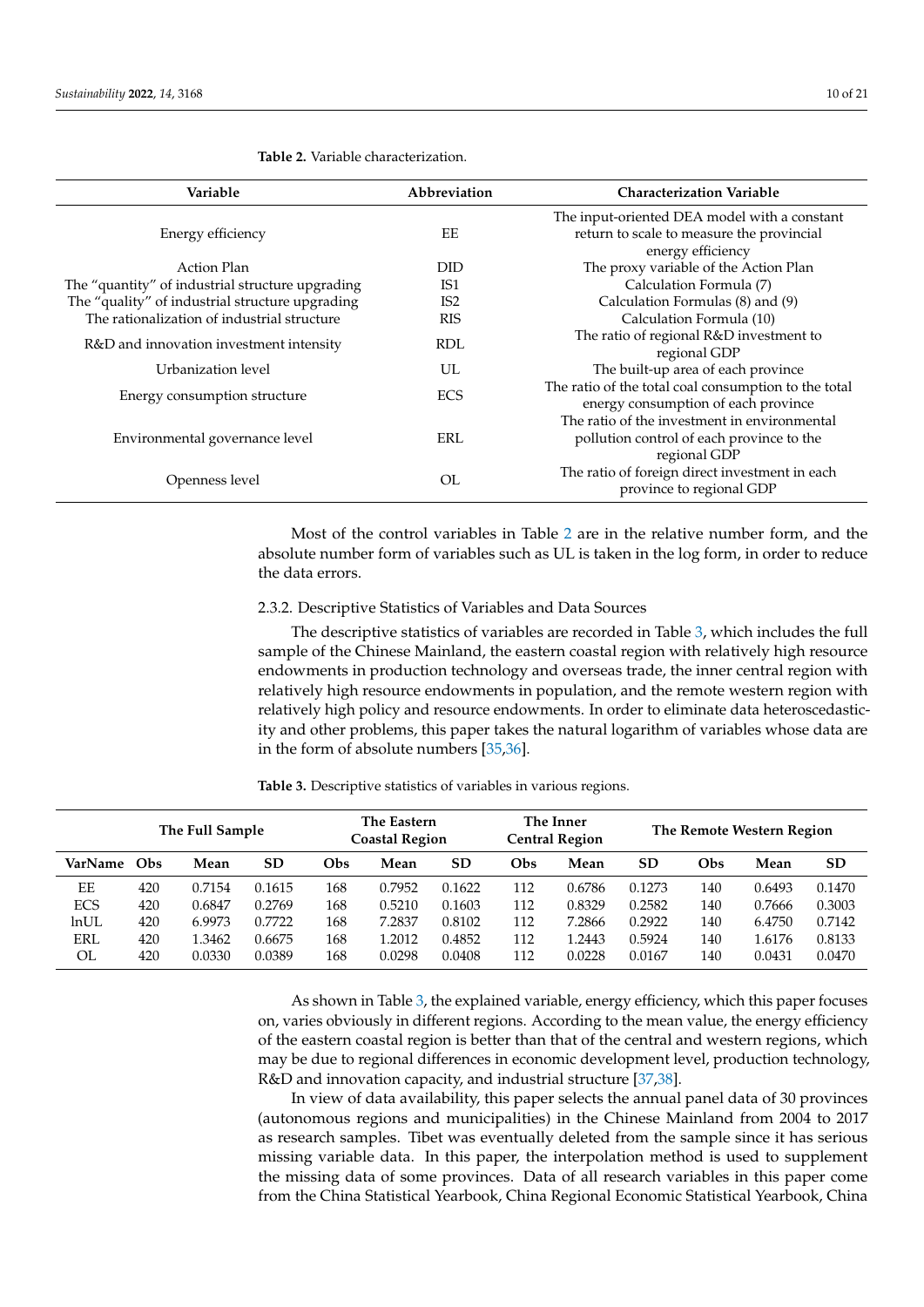Energy Statistical Yearbook, China Science and Technology Statistical Yearbook, China City Statistical Yearbook, statistical yearbooks of provinces and cities, and the Economy Prediction System (EPS) database.

# <span id="page-10-0"></span>**3. Empirical Results Analysis**

# *3.1. Benchmark Model and Parallel Trend Test*

Based on the benchmark regression Model (1), this paper uses the panel OLS-DID estimation method and the fixed effect model to explore the impact of the Action Plan on energy efficiency. The specific regression results are shown in Table [3,](#page-9-1) in which Column (1) lists the parameter estimation results of the time and individual effects without adding control variables; Column (2) shows the parameter estimation results with control variables but with no time and individual effects; Columns (3) and (4) display the parameter estimation results under different estimation methods.

In order to ensure that the research in this paper satisfies the principle of the parallel trend assumption, this paper carries out specific tests through Model (2). Taking 2014 as the base year, this paper estimates the parameters consistent with the benchmark regression for the first three years and the second two years of the base year, i.e., the three years before and three years after the implementation of the Action Plan, so as to judge whether the energy efficiency of all provinces maintains a consistent changing trend before and after the implementation of the policy. The specific regression results are shown in Table [4,](#page-10-1) where Columns (5) and (6) are the parameter estimation results of the parallel trend test under different estimation methods.

|                         | OLS(1)       | OLS(2)       | <b>OLS</b> (3) | FE(4)        | <b>OLS</b> (5) | FE(6)        |
|-------------------------|--------------|--------------|----------------|--------------|----------------|--------------|
|                         | EE           | EE           | EE             | EE           | EE             | EE           |
| <b>DID</b>              | $0.0617**$   | $0.0501*$    | $0.0487$ ***   | $0.0487$ *** |                |              |
|                         | (2.2913)     | (1.8697)     | (3.5266)       | (3.7303)     |                |              |
| Before3                 |              |              |                |              | 0.0308         | 0.0308       |
|                         |              |              |                |              | (1.4188)       | (1.3388)     |
| Before <sub>2</sub>     |              |              |                |              | 0.0253         | 0.0253       |
|                         |              |              |                |              | (1.3570)       | (1.0944)     |
| Before1                 |              |              |                |              | 0.0318         | 0.0318       |
|                         |              |              |                |              | (1.5213)       | (1.3637)     |
| Current                 |              |              |                |              | $0.0436**$     | $0.0436*$    |
|                         |              |              |                |              | (1.9767)       | (1.8648)     |
| After1                  |              |              |                |              | $0.0403*$      | $0.0403*$    |
|                         |              |              |                |              | (1.6500)       | (1.7211)     |
| After <sub>2</sub>      |              |              |                |              | $0.0436*$      | $0.0438*$    |
|                         |              |              |                |              | (1.7309)       | (1.8685)     |
| Control variables       | NO.          | <b>YES</b>   | <b>YES</b>     | <b>YES</b>   | <b>YES</b>     | <b>YES</b>   |
| Individual fixed effect | NO.          | NO.          | <b>YES</b>     | <b>YES</b>   | <b>YES</b>     | <b>YES</b>   |
| Time fixed effect       | NO           | NO           | <b>YES</b>     | <b>YES</b>   | <b>YES</b>     | <b>YES</b>   |
| $_{cons}$               | $0.7089$ *** | $0.5687$ *** | 1.5119 ***     | $1.1512$ *** | 1.5329 ***     | $1.1452$ *** |
|                         | (86.2034)    | (7.0564)     | (5.5183)       | (4.5608)     | (5.2261)       | (4.3858)     |
| N                       | 420          | 420          | 420            | 420          | 420            | 420          |

<span id="page-10-1"></span>**Table 4.** Empirical results of benchmark regression and parallel trend test.

Note: t statistics in parentheses. \* *p* < 0.1, \*\* *p* < 0.05, \*\*\* *p* < 0.01.

As can be seen from Table [4,](#page-10-1) the estimated regression coefficients of the policy proxy variable DID are significantly positive at the level of 10% in Columns (1)–(4), indicating that the Action Plan for air pollution prevention can effectively promote the improvement of provincial energy efficiency, which can be analyzed from the following dimensions [\[13\]](#page-19-8). First of all, from the micro level, the implementation of the Action Plan has a certain impact on the energy consumption of each region. Environmental policies can limit regional pollutant emissions; that is, the use of fossil energy such as coal, oil, and natural gas is restricted in various regions, affecting the demand for traditional energy. Energy consumption in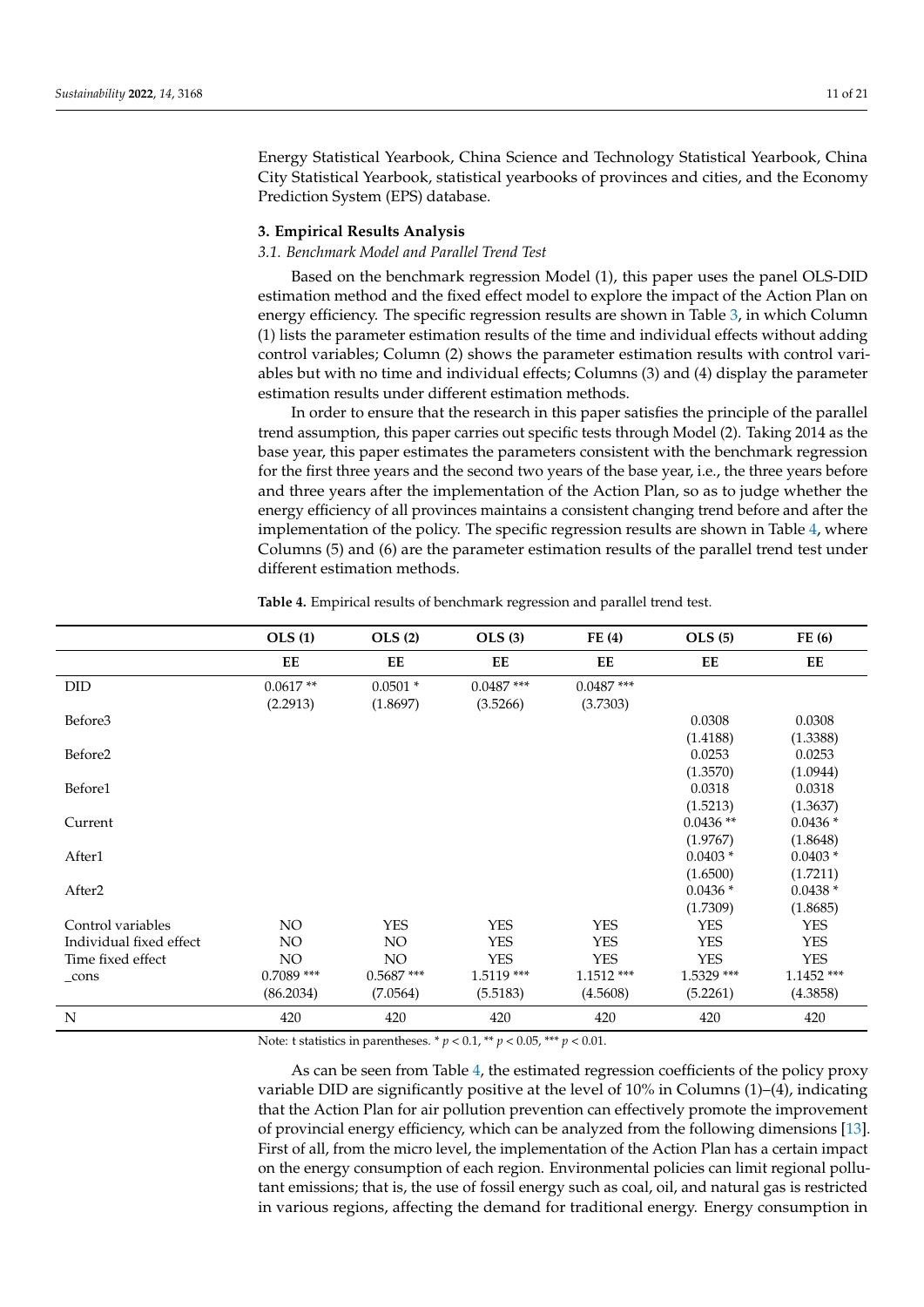each region will continue to decline compared to that before the implementation of the policy, and local industries will improve their production technology to ensure efficiency, thereby improving energy efficiency [\[19\]](#page-19-14). Secondly, from the meso-level analysis, environmental regulations can change the regional industrial structure to a certain extent, reduce the proportion of pollution-intensive industries, and make enterprises with low energy efficiency gradually withdraw from the market, thus promoting the improvement of energy efficiency. Finally, from the macro level, enterprises subject to environmental regulations will reduce the input of energy factors and increase labor and capital factors to reduce energy consumption and improve energy efficiency. The employment structure of each region will also be affected, which will gradually transfer the labor force from the high-pollution and high-emission secondary industry to the high-tech tertiary industry. The improvement of the employment structure will drive the improvement of the technological level and the increase in energy efficiency. It can be seen from different dimensions that the Action Plan can promote the improvement of provincial energy efficiency, and Hypothesis 1 of this paper is verified.

From the regression results listed in Columns (5) and (6) in Table [3,](#page-9-1) it can be seen that the estimated coefficients of the proxy variables for energy efficiency, Before3, Before2, and Before1, are not significant in the three years before the implementation of the Action Plan, while the estimated coefficients of the policy proxy variables, Current, After1, and After2, all passed the 10% significance test in the three years after the policy implementation, indicating that the energy efficiency of various provinces, autonomous regions, and municipalities remained relatively stable before the implementation of the Action Plan policy, and there is no obvious difference between the pilot area and the non-pilot area, i.e., the principle of the parallel trend assumption is satisfied. In addition, it can be seen from Figure [1](#page-11-0) that, before and after the implementation of the Action Plan, the estimated coefficients of the policy proxy variables have a gradually increasing trend, and they are significantly positive after 2014, indicating that the Action Plan can promote the improvement of energy efficiency. ment of energy efficiency.

<span id="page-11-0"></span>

**Figure 1.** Box plot of parallel trend test analysis (based on [FE](#page-9-1) (6) in Table 3). **Figure 1.** Box plot of parallel trend test analysis (based on FE (6) in Table 3).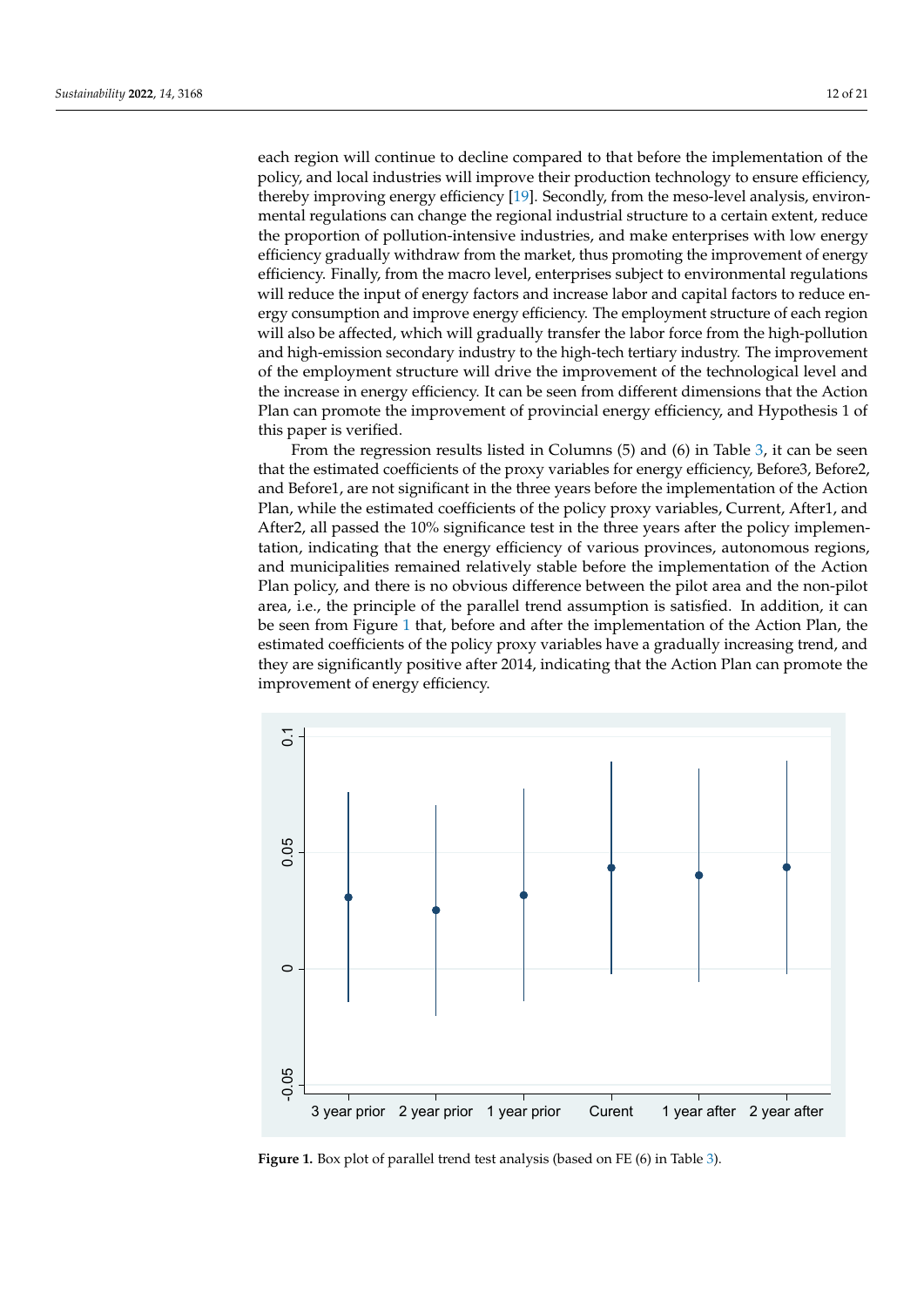# *3.2. Robustness Tests*

# 3.2.1. Placebo Test

In order to ensure that the improvement of energy efficiency is caused by the implementation of the Action Plan policy, this paper conducts a placebo test to eliminate further the influence of other unknown factors on the selection of the policy pilot area [\[16\]](#page-19-11). The placebo test mainly refers to the procedure in which pilot provinces in the 30 provinces of the Chinese Mainland are randomly selected as the virtual experimental group, and then a certain number of regression tests are consistent with the benchmark regression. It can provide a robust guarantee for the research conclusions of this paper. The specific operation method is described as follows. Firstly, 19 provinces are selected randomly as the virtual experimental group from 30 provinces and municipalities in the Chinese Mainland, and the remaining 11 provinces are taken as the control group. Secondly, the regression consistent with the benchmark Model (1) is conducted to obtain a random sampling regression result. Finally, 10,000 repeated random sampling experiments are carried out, and the Kernel density distribution map is drawn according to the t values of the policy proxy variable of these random samplings. The specific empirical results are shown in Figures [2](#page-12-0) and [3](#page-13-0) below.

<span id="page-12-0"></span>



va<br>01<br>he policy proxy variable in most sampling estimates are between [−2, 2], and the correspond-As can be seen from Figures [2](#page-12-0) and [3,](#page-13-0) the t values of the estimated coefficients of the ing *p* values are also above 0.1. This indicates that the Action Plan has no significant policy effect on the virtual experimental group in 10,000 random sampling experiments. Based on this, the placebo test shows that the conclusions are robust.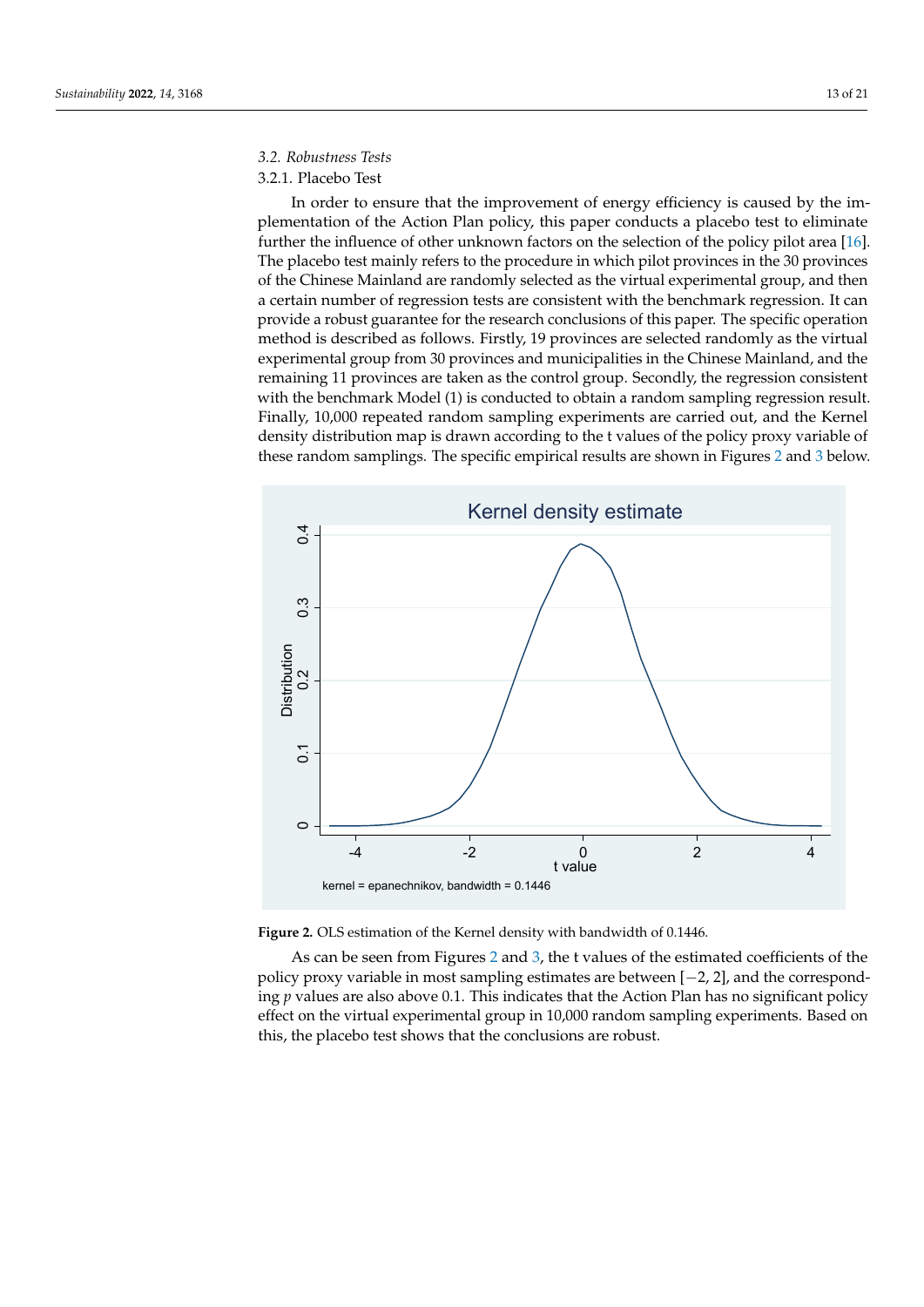<span id="page-13-0"></span>

**Figure 3.** FE estimation of the Kernel density with bandwidth 0.1416. **Figure 3.** FE estimation of the Kernel density with bandwidth 0.1416.

# 3.2.2. PSM-DID Estimation and Replacement of the Explained Variable

As the DID estimation method cannot ensure that the policy pilot area and non-pilot area have the same individual characteristics before the policy implementation, and there are great differences in the economic development level, resource endowment, industrial structure, and technological innovation level among the 30 provinces in the Chinese Mainland, this paper adopts the propensity score matching (PSM) method to solve the problem of individual sample differences that may occur in the DID estimation [\[18,](#page-19-13)[31\]](#page-19-24). Specifically, the control variables are taken as the identification features of sample points to match the pilot and the non-pilot areas, and then the regression consistent with the benchmark Model (1) is conducted for the matched data. Specific empirical results are shown in Columns (1) and (2) of Table [5.](#page-13-1)

<span id="page-13-1"></span>**Table 5.** Regression results of robustness tests.

|                         | $PSM-DID(1)$ | FE(2)        | OLS(3)       | FE(4)        |
|-------------------------|--------------|--------------|--------------|--------------|
|                         | EE           | EЕ           | EE1          | EE1          |
| DID.                    | $0.0476$ *** | $0.0476$ *** | $0.0837$ *** | $0.0837$ *** |
|                         | (3.2742)     | (3.4962)     | (2.8204)     | (3.5277)     |
| Control variables       | YES          | YES          | <b>YES</b>   | <b>YES</b>   |
| Individual fixed effect | <b>YES</b>   | <b>YES</b>   | <b>YES</b>   | <b>YES</b>   |
| Time fixed effect       | <b>YES</b>   | <b>YES</b>   | <b>YES</b>   | <b>YES</b>   |
| $_{\rm cons}$           | 1.2886 ***   | $0.9622$ *** | 3.2878 ***   | 2.8383 ***   |
|                         | (3.9543)     | (3.0795)     | (5.3168)     | (6.1942)     |
| N                       | 324          | 324          | 420          | 420          |

Note: t statistics are in parentheses; \*\*\* *p* < 0.01.

In order to further verify whether the conclusions of this paper are robust, this paper carries out a test by changing the explained variable. After referring to much relevant research, this paper adopts the ratio of total energy consumption to regional GDP to measure energy efficiency (EE1) according to the index structure of single-factor energy efficiency,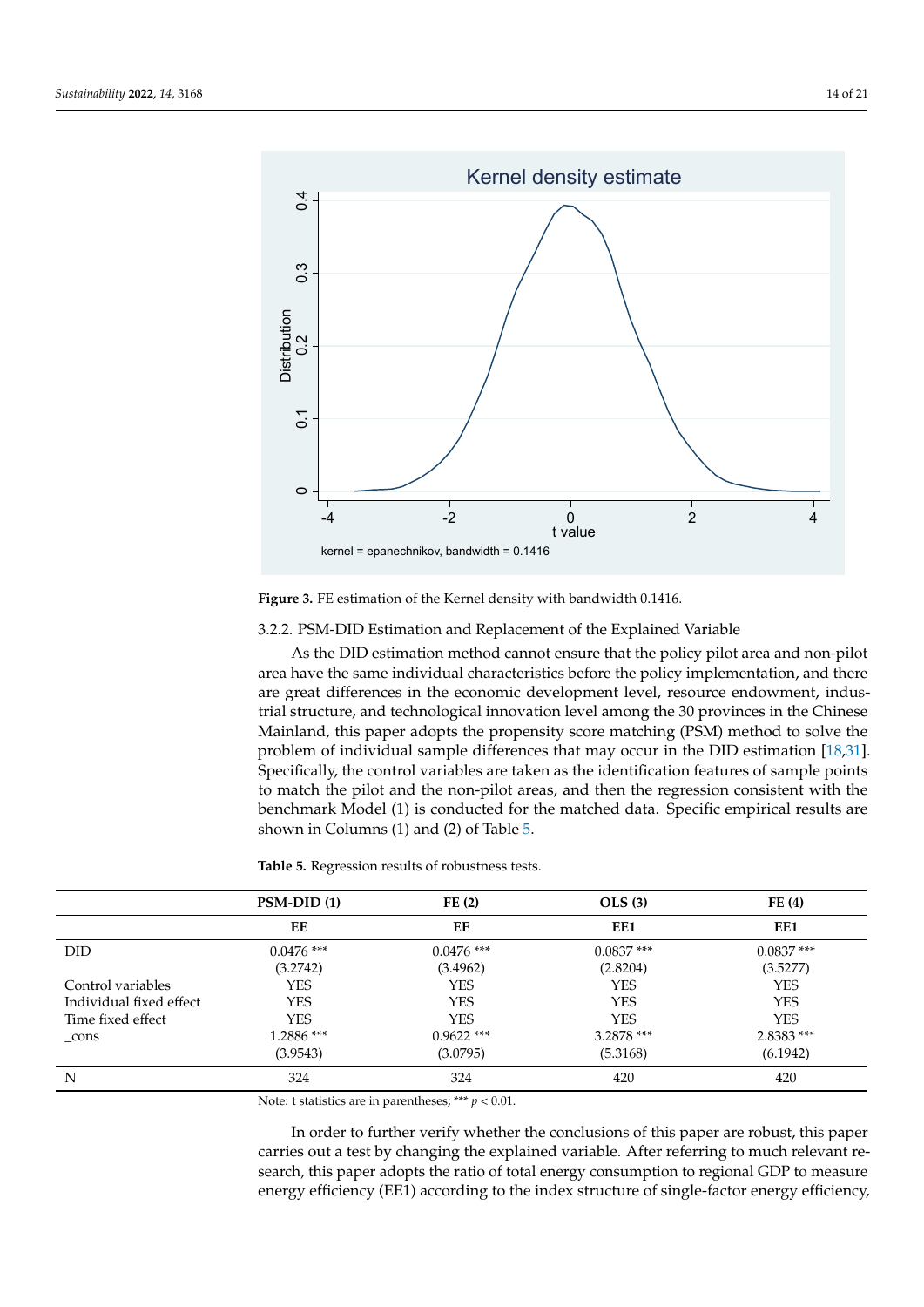and then a consistent regression with benchmark Model (1) is carried out. Specific empirical results are shown in Columns (3) and (4) of Table [5.](#page-13-1)

As can be seen from the regression results shown in Columns (1)–(4) of Table [5,](#page-13-1) under the two different robustness tests, the estimated coefficients of the policy proxy variable DID all pass the 1% level and are significantly positive. By comparing the above results with the empirical results in Table [4,](#page-10-1) the estimated coefficient of the policy proxy variable DID does not change much, all passing the 1% significance test, indicating that the Action Plan can effectively promote improved energy utilization efficiency. In a word, the conclusions of this paper are robust.

### <span id="page-14-0"></span>**4. Discussion**

#### *4.1. Heterogeneity Analysis*

The econometric and robustness tests on the benchmark model indicate that the Action Plan can effectively promote the improvement of energy efficiency. In order to further analyze whether the Action Plan has heterogeneous impacts on the energy efficiency of different regions, so as to provide a reference for the government to implement applicable environmental regulations for different regions, this paper employs sub-sample regression to explore whether there are differences in the impact of the Action Plan on energy efficiency in different regions with different resource endowments and different environmental governance levels [\[39\]](#page-20-5). According to the differences in resource endowments in different provinces of the Chinese Mainland, this paper divides 30 provinces into the eastern coastal region with relatively high technology and innovation level, the central inland region with a rich population and natural resources, and the remote western region with large policy support and high development potential. In addition, according to the differences in environmental governance levels in different provinces, this paper divides the 30 provinces into the high-environmental-governance-level region and the low-environmental-governancelevel region. After the Hausman test, this paper uses the fixed effect model to analyze the heterogeneity of the impact of the Action Plan on energy efficiency in different regions. The specific empirical results are shown in Table [6.](#page-14-1) Columns (1)–(4) in Table [6](#page-14-1) display the empirical results of the whole sample, the eastern, the central, and the western region, respectively. Columns (5) and (6) list the empirical results of regions with high and low environmental governance levels.

|                         | FE(1)        | FE(2)        | FE(3)      | FE(4)        | FE(5)        | FE(6)        |
|-------------------------|--------------|--------------|------------|--------------|--------------|--------------|
|                         | EE           | EE           | EE         | EE           | EE           | EE           |
| <b>DID</b>              | $0.0487$ *** | $0.1016$ *** | 0.0117     | 0.0534       | 0.0096       | $0.0648$ *** |
|                         | (3.7303)     | (5.2669)     | (0.6175)   | (1.5921)     | (0.5605)     | (3.0472)     |
| Control variables       | YES          | YES          | <b>YES</b> | YES          | YES          | <b>YES</b>   |
| Individual fixed effect | <b>YES</b>   | YES          | <b>YES</b> | <b>YES</b>   | <b>YES</b>   | <b>YES</b>   |
| Time fixed effect       | <b>YES</b>   | YES          | <b>YES</b> | <b>YES</b>   | <b>YES</b>   | <b>YES</b>   |
| _cons                   | $1.1512***$  | $1.4417***$  | 0.5473     | $1.9248$ *** | $1.2413$ *** | 1.3729 ***   |
|                         | (4.5608)     | (3.7806)     | (0.8654)   | (4.6447)     | (3.0485)     | (3.9220)     |
| N                       | 420          | 168          | 112        | 140          | 224          | 196          |

<span id="page-14-1"></span>**Table 6.** Empirical results of heterogeneity test.

Note: t statistics in parentheses \*\*\* *p* < 0.01.

As can be seen from the regression results in Table [6,](#page-14-1) the estimated regression coefficients of the policy proxy variable DID are significantly positive at the 1% level in Columns (1) and (2) but fail to pass the significance test at the 10% level in Columns (3) and (4), indicating that the Action Plan has heterogeneous effects on the energy efficiency of regions with different resource endowments. This heterogeneity effect is embodied in the fact that the Action Plan can significantly promote the energy efficiency of the eastern coastal region with high resource endowments, while it has no significant impact on the energy efficiency of the central inland region and the remote western region. This may be explained by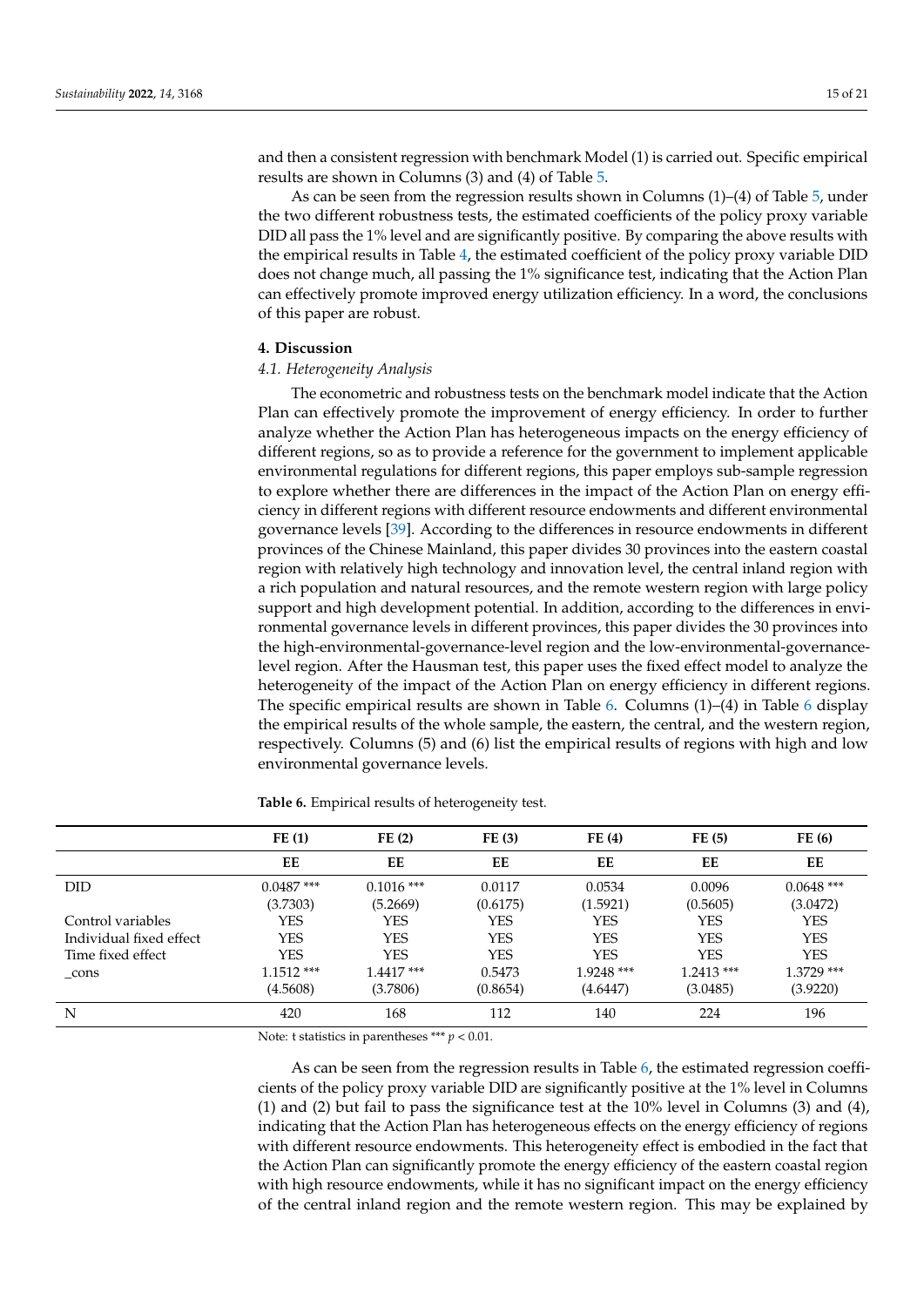the following three aspects. First, the implementation intensity of environmental policies is based on the environmental situation that needs to be governed by different regions. The Action Plan mainly targets the eastern coastal provinces of the Chinese Mainland. It has implemented relatively more stringent monitoring measures and environmental objectives for these areas and promoted local industries to increase their investment in environmental governance and improve their production technology and R&D level, thus effectively improving energy efficiency and controlling excessive pollutant emissions in the production process of enterprises. Secondly, the eastern coastal region has a good resource endowment, and their infrastructure construction, foreign investment level, and technological innovation ability are stronger than those in the central and western regions. Based on these advantages, the Action Plan can promote industrial structure transformation and upgrading and drive the innovation and development of green technology in the eastern coastal region, so as to improve energy efficiency and realize the sustainable development of the regional economy [\[9\]](#page-19-4). Finally, due to different intensities of environmental governance, the Action Plan has little impact on the energy efficiency of the central and western regions and significantly improves the energy efficiency of the eastern coastal region. Therefore, when formulating environmental regulations, governments need to pay attention to the differences in economic development, infrastructure, and production technology among regions. They should formulate more reasonable environmental governance objectives, and achieve regional differentiated management and control, so as to reduce energy waste and improve the regional green production rate.

From the regression results in Table [6,](#page-14-1) we can see that the estimated regression coefficients of the policy proxy variable DID are all significantly positive at the 1% level in Column (6), but they fail the significance test in Column (5). This indicates that the Action Plan has different effects on the energy efficiency of regions with different environmental governance levels. This difference is manifested in the fact that the Action Plan has a significant role in promoting energy efficiency in provinces where the investment intensity of environmental governance is weak. However, it has less impact on the energy efficiency of areas where the investment in environmental governance is high. The reason may be that environmental regulations pay more attention to areas with less investment in environmental governance and severe pollution emissions, so stricter environmental regulations are imposed on these areas. Generally speaking, high-pollution and high-emission industries will give priority to areas with low pollutant emission costs and low environmental governance levels. Therefore, compared with areas with higher intensity of environmental governance, these areas with a lower environmental governance intensity will be subject to the key management and control of environmental regulations due to the high-pollution and high-emission industrial attributes [\[10\]](#page-19-5). The implementation of the Action Plan can raise environmental awareness in areas where the intensity of environmental governance is low, limit the excessive discharge of local high-pollution and high-emission industries, and increase the pollution control costs of these high-pollution industries, improving energy efficiency and reducing pollutant emissions in the production process. To this end, environmental regulations can effectively improve the industrial structure in areas where the investment intensity of environmental governance is low, promote the green development of the industrial structure, and improve energy efficiency.

Based on the above two different dimensions, it can be seen that the Action Plan has heterogeneous impacts on provincial energy efficiency. Hypothesis 2 is verified.

#### *4.2. Impact Path Analysis*

In order to further verify the ways through which the promotion effect of the Action Plan on energy efficiency is realized, combined with the theoretical analysis and research hypotheses in Section [2,](#page-3-0) this paper explores the impact mechanism of the Action Plan on provincial energy efficiency empirically. There is a complex correlation between industrial structure, R&D and innovation investment, and energy efficiency [\[8\]](#page-19-3). In this paper, the industrial structure upgrading, the industrial structure rationalization, and the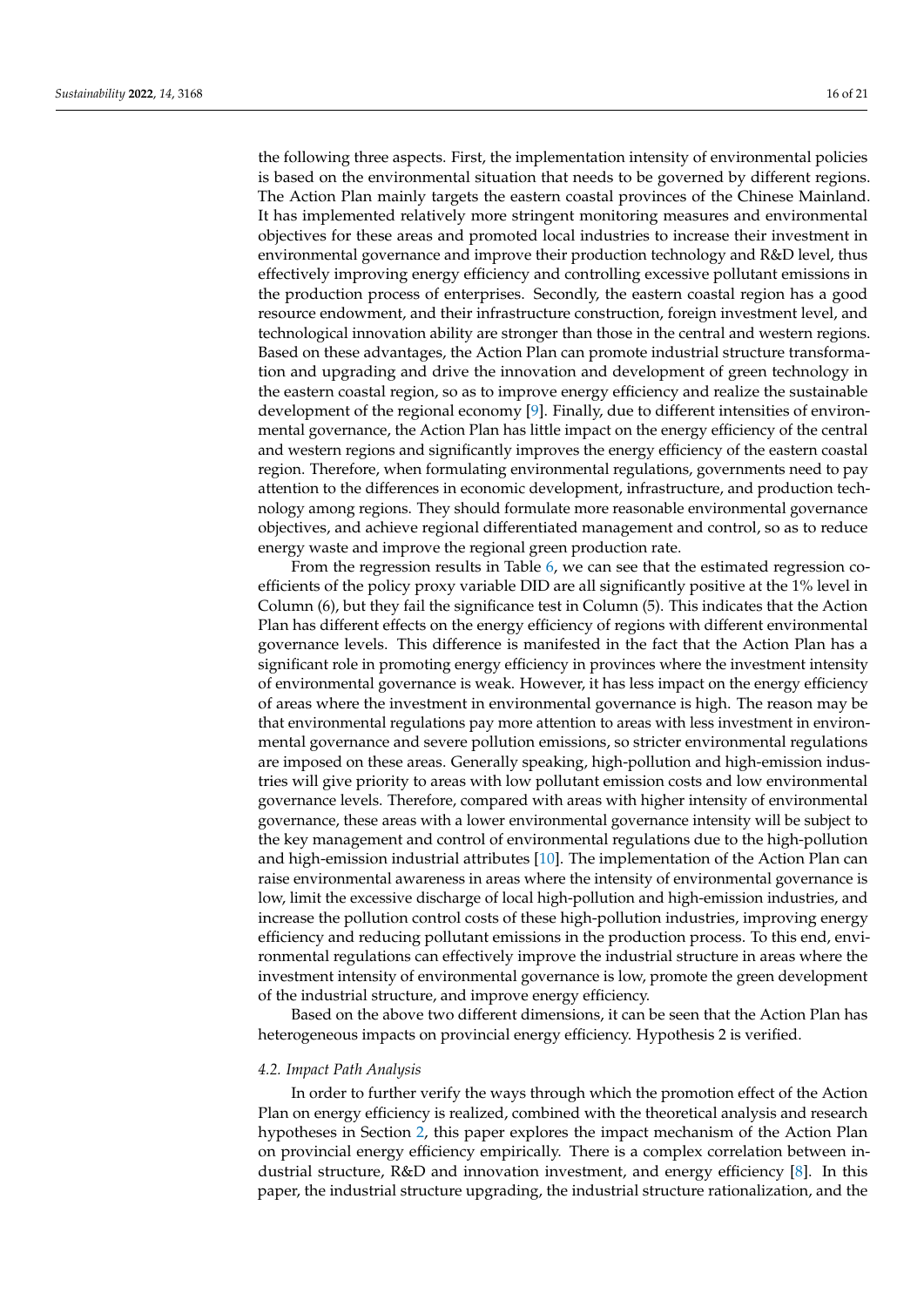investment intensity of R&D and innovation are introduced as moderating variables, and Models (3)–(6) are used to analyze their moderating effects on the impact of the Action Plan on energy efficiency. Based on the Hausman test, this paper adopts the fixed effect model to analyze the impact mechanism. The specific empirical results are shown in Table [7.](#page-16-0) Columns (1) and (2) in Table [7](#page-16-0) are the empirical results of the moderating effect of the "quantity" and the "quality" of industrial structure upgrading; Column (3) lists the empirical results of the moderating effect of the industrial structure rationalization; Column (4) shows the empirical results of the moderating effect of the R&D and innovation investment intensity.

|                         | FE(1)        | FE(2)        | FE(3)        | FE(4)        |
|-------------------------|--------------|--------------|--------------|--------------|
|                         | EE           | EE           | EE           | EE           |
| DIS1                    | $-0.2001$ ** |              |              |              |
|                         | $(-2.1719)$  |              |              |              |
| DIS2                    |              | 0.0087       |              |              |
|                         |              | (0.2768)     |              |              |
| <b>DRIS</b>             |              |              | $0.2598$ *** |              |
|                         |              |              | (2.8558)     |              |
| <b>DRDL</b>             |              |              |              | $2.1190$ *** |
|                         |              |              |              | (2.6615)     |
| <b>DID</b>              | $0.5289**$   | $0.0450**$   | $-0.0101$    | $-0.0189$    |
|                         | (2.4068)     | (2.0310)     | $(-0.4352)$  | $(-0.7805)$  |
| Moderating variables    | <b>YES</b>   | <b>YES</b>   | <b>YES</b>   | <b>YES</b>   |
| Control variables       | <b>YES</b>   | <b>YES</b>   | <b>YES</b>   | <b>YES</b>   |
| Individual fixed effect | <b>YES</b>   | <b>YES</b>   | <b>YES</b>   | <b>YES</b>   |
| Time fixed effect       | <b>YES</b>   | <b>YES</b>   | <b>YES</b>   | <b>YES</b>   |
| $_{\rm cons}$           | 0.4739       | $1.1166$ *** | 1.2748 ***   | $0.9307$ *** |
|                         | (1.3811)     | (4.3865)     | (5.1272)     | (3.6299)     |
| N                       | 420          | 420          | 420          | 420          |

<span id="page-16-0"></span>**Table 7.** Empirical results of the moderating effects.

Note: t statistics in parentheses; \*\* *p* < 0.05, \*\*\* *p* < 0.01.

As can be seen from the regression results of Columns (1) and (2) in Table [7,](#page-16-0) on the one hand, the estimated regression coefficient of the interaction term DIS1 is significantly negative at the 5% level, indicating that the "quantity" of the industrial structure upgrading hinders the promotion effect of the Action Plan on provincial energy efficiency. On the other hand, the estimated regression coefficient of DIS2, the interaction term between the quality of the industrial structure upgrading and the policy proxy variable, fails to pass the significance test, indicating that the quality of the industrial structure upgrading has no significant moderating effect on the impact of the Action Plan on energy efficiency. From the perspective of industrial structure rationalization, it can be seen from the regression results of Column (3) in Table [6](#page-14-1) that the estimated regression coefficient of DRIS, the interaction term between industrial structure rationalization and the policy proxy variable, is significantly positive at the 1% level, which indicates that industrial structure rationalization can increase the promoting effect of the Action Plan on energy efficiency.

It can be seen that different types of industrial structures have heterogeneous moderating effects on the impact of the Action Plan on energy efficiency. On the one hand, the Action Plan can effectively improve the environmental governance ability of industries in each region, strengthen the rational development of the industrial structure, enhance the degree of association and coordination among industries, and form industrial agglomeration. This will help to improve industrial concentration and promote enterprises to allocate and use resources rationally in environmental management, thus improving energy efficiency. On the other hand, the Action Plan can promote the transformation and upgrading of the regional industrial structure and accelerate the industrialization process of each region. In terms of the current level of provincial industrialization in the Chinese Mainland,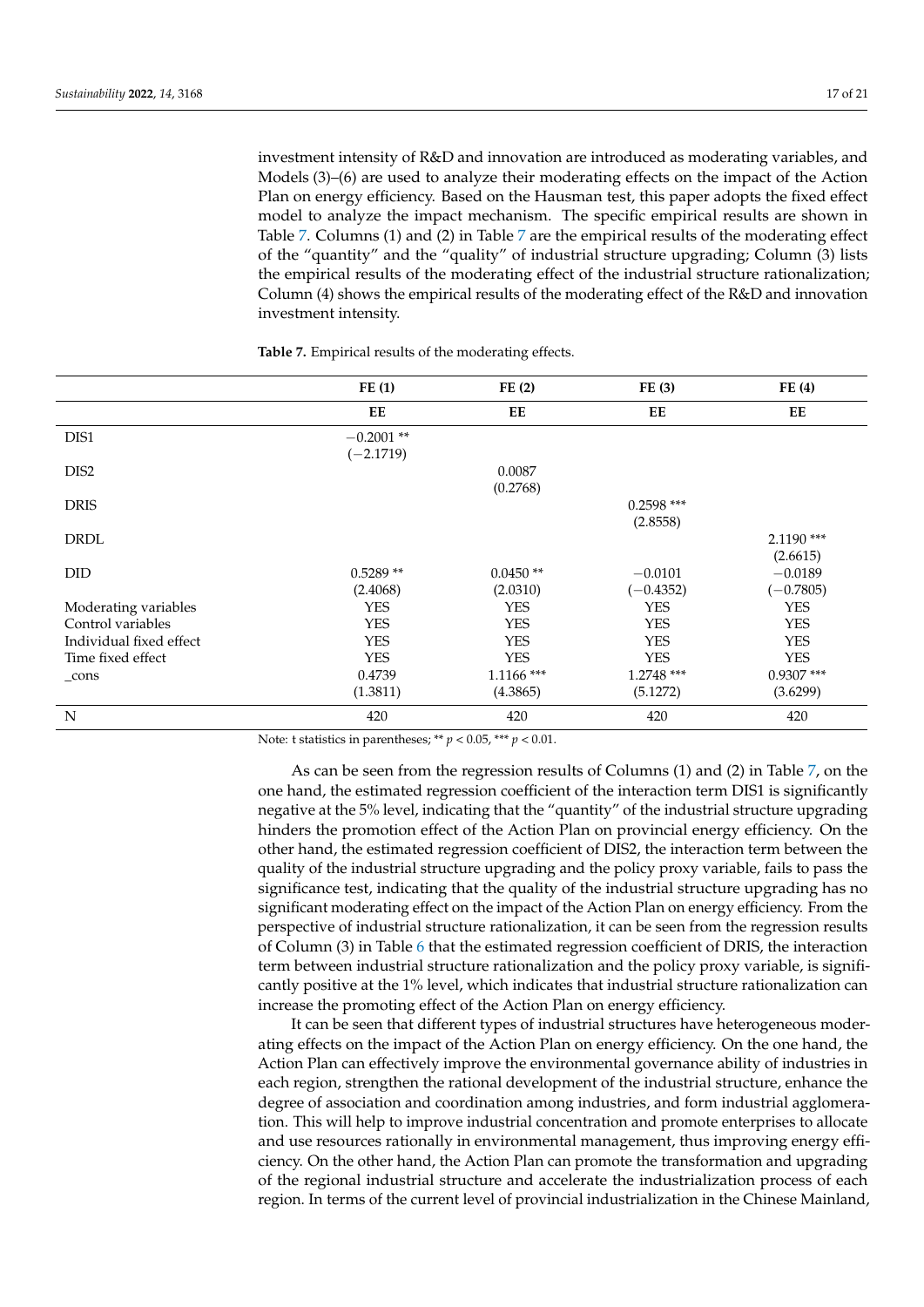most provinces are still in the early stage of industrialization, and high-tech industries in economic development dominate only a few provinces. This shows that the industrialization level in each region is still rising gradually. The industrial structure upgrading promotes economic development, but at the same time, it will bring more serious industrial pollution. With the rising of industrialization, the infrastructure and technical equipment of environmental governance cannot keep up with the speed of industrialization, which is likely to cause more serious industrial pollutant discharge problems and affect energy efficiency. Therefore, the industrial structure upgrading weakens the promotion effect of the Action Plan on energy efficiency [\[18,](#page-19-13)[19\]](#page-19-14). To sum up, the difference in the focus of the industrial structure will lead to differences in the impact of the Action Plan on energy efficiency; thus, Hypotheses 3 and 4 are verified. Therefore, local governments should actively adjust the direction of industrial structure transformation and upgrading, and form a coordinated development linkage with environmental governance, so as to drive the development of green production technology and promote the improvement of energy efficiency.

From the regression results in Column (4) of Table [7,](#page-16-0) it can be seen that the estimated regression coefficient of the interaction term DRDL is significantly positive at the 1% level, indicating that the R&D and innovation investment intensity can significantly aggravate the promoting effect of the Action Plan on provincial energy efficiency. This is because, in order to meet the environmental governance standards of the Action Plan, industries need to increase the R&D investment in production technology and innovative green products so as to improve the development of green innovative technology and the energy efficiency of enterprises, thus achieving a win–win situation of energy conservation and emission reduction and economic development [\[16\]](#page-19-11). After the implementation of the Action Plan, enterprises in different provinces face stricter environmental regulations, and in order to maintain their competitive advantages and market shares in the product market, they need to increase their investment in R&D and innovation, reduce their energy consumption and resource waste in the production process, and further improve their energy efficiency. Based on this, the R&D innovation investment intensity can effectively increase the effect of the Action Plan on improving provincial energy efficiency, and Hypothesis 5 of this paper is verified. Technological innovation is not only the core factor to improve energy efficiency but also the key factor to drive regional green development. Therefore, in addition to implementing environmental regulations, governments should also introduce relevant policies to actively encourage local enterprises to implement technological innovation, increase investment in R&D and innovation, improve energy efficiency and total-factor productivity, and achieve green and sustainable development.

#### <span id="page-17-0"></span>**5. Conclusions**

Based on the provincial panel data of 30 provinces and municipalities in the Chinese Mainland from 2004 to 2017, this paper explores the overall and regional heterogeneity of the impact of environmental regulations on provincial energy efficiency. Further, the impact mechanism is analyzed through moderating variables of the industrial structure upgrading, the rationalization of industrial structure, and the R&D and innovation investment intensity [\[11,](#page-19-6)[40\]](#page-20-6). The basic conclusions are as follows.

Firstly, the Action Plan can promote the improvement of provincial energy efficiency, effectively improving the environmental governance capacity of the region.

Secondly, the Action Plan has heterogeneous effects on provincial energy efficiency. This heterogeneity is embodied in the differences in resource endowments and environmental governance in different regions. On the one hand, the Action Plan has a more significant role in promoting the energy efficiency of China's eastern coastal region, but it has no significant impact on the energy efficiency of Central and Western China. On the other hand, the Action Plan significantly promotes energy efficiency in the regions with a low level of environmental governance, while, for regions with high levels of environmental governance, its impact on energy efficiency is not significant.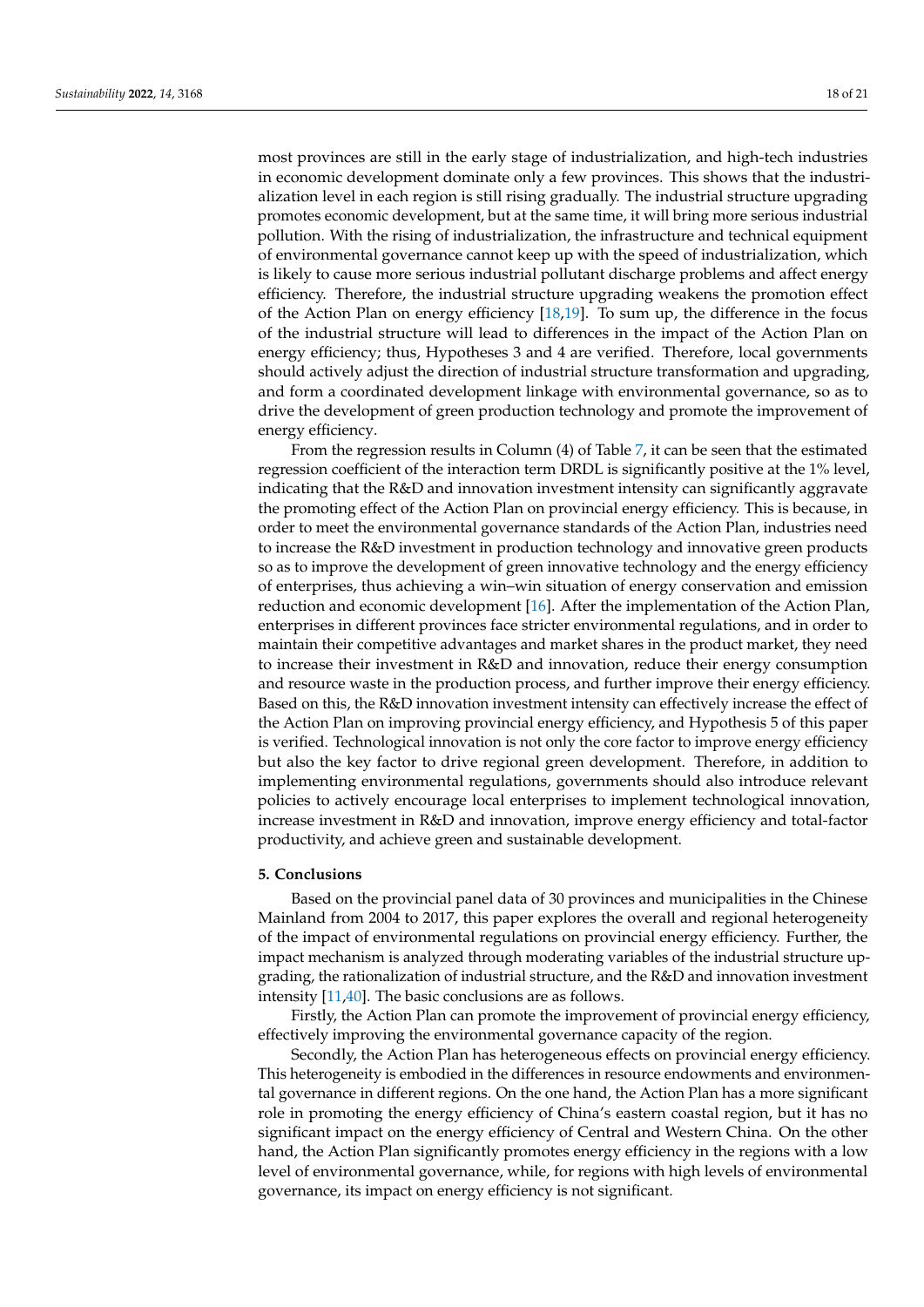Thirdly, there is also heterogeneity in the moderating effect of industrial structure and R&D and innovation input on the impact of the Action Plan on energy efficiency. On the one hand, the "quantity" of industrial structure upgrading weakens the promoting effect of the Action Plan on energy efficiency, and the "quality" of industrial structure upgrading does not have a significant moderating effect. In contrast, the rationalization of industrial structure can strengthen the promoting effect of the Action Plan on energy efficiency. On the other hand, the R&D and innovation investment intensity can significantly increase the promotion effect of the Action Plan on energy efficiency.

Based on the above research conclusions, this paper puts forward the following policy implications by referring to some studies [\[41](#page-20-7)[,42\]](#page-20-8).

Firstly, governments of all countries should implement targeted environmental policies and gradually strengthen environmental regulations so as to improve the level of production technology, promote energy efficiency, and achieve green and sustainable development.

Secondly, governments should implement regional differentiated environmental regulations to coordinate ecological development and economic development. Governments should consider the differences in the environmental governance capacity, industrial structure, economic development level, and resource endowments of different regions and implement differentiated environmental laws, regulations, and management policies in accordance with local conditions. In addition, governments should actively encourage regions with more experience in energy conservation and emission reduction, production technology, and innovation capacity to spread corresponding production equipment and technology, promoting the development of production technology and the improvement of energy efficiency in backward regions to realize the coordination and rational allocation of regional resources and promote the joint green development of all regions.

Thirdly, local governments should encourage enterprises to increase their investment and efficiency in R&D and innovation, promote the development of low-carbon technologies, and thus promote the rational transformation and upgrading of the industrial structure. In order to better achieve the win–win situation of environmental protection and economic development, enterprises should actively address their environmental protection responsibility and obligations, strengthen pollution information disclosure and promote green production ability, and actively introduce advanced energy conservation and environmental protection technology and management experience, so as to promote energy efficiency and realize the green development of energy conservation and emission reduction.

**Author Contributions:** Conceptualization, Y.L. and P.F.; methodology, Y.L.; software, Z.L.; validation, Y.L. and P.F.; formal analysis, Y.L. and Z.L.; investigation, Y.L.; resources, Z.L.; data curation, Z.L.; writing—original draft preparation, Y.L.; writing—review and editing, P.F.; visualization, Z.L.; supervision, P.F.; funding acquisition, Y.L. All authors have read and agreed to the published version of the manuscript.

**Funding:** This research was funded by the Key Project of the Education Department of Hunan Province, funding number: 20A139.

**Institutional Review Board Statement:** Not applicable.

**Data Availability Statement:** The data in this study are available on request from the authors.

**Conflicts of Interest:** The authors declare no conflict of interest.

#### **References**

- <span id="page-18-0"></span>1. Haas, R.; Ajanovic, A.; Ramsebner, J.; Perger, T.; Knápek, J.; Bleyl, J.W. Financing the future infrastructure of sustainable energy systems. *Green Financ.* **2021**, *3*, 90–118. [\[CrossRef\]](http://doi.org/10.3934/GF.2021006)
- <span id="page-18-1"></span>2. Li, T.; Li, X.; Liao, G. Business Cycles and Energy Intensity. Evidence from Emerging Economies. *Borsa Istanb. Rev.* **2021**. [\[CrossRef\]](http://doi.org/10.1016/j.bir.2021.07.005)
- <span id="page-18-2"></span>3. Chen, X.; Gong, Z. DEA Efficiency of Energy Consumption in China's Manufacturing Sectors with Environmental Regulation Policy Constraints. *Sustainability* **2017**, *9*, 210. [\[CrossRef\]](http://doi.org/10.3390/su9020210)
- <span id="page-18-3"></span>4. Guo, R.; Yuan, Y. Different types of environmental regulations and heterogeneous influence on energy efficiency in the industrial sector: Evidence from Chinese provincial data. *Energy Policy* **2020**, *145*, 111747. [\[CrossRef\]](http://doi.org/10.1016/j.enpol.2020.111747)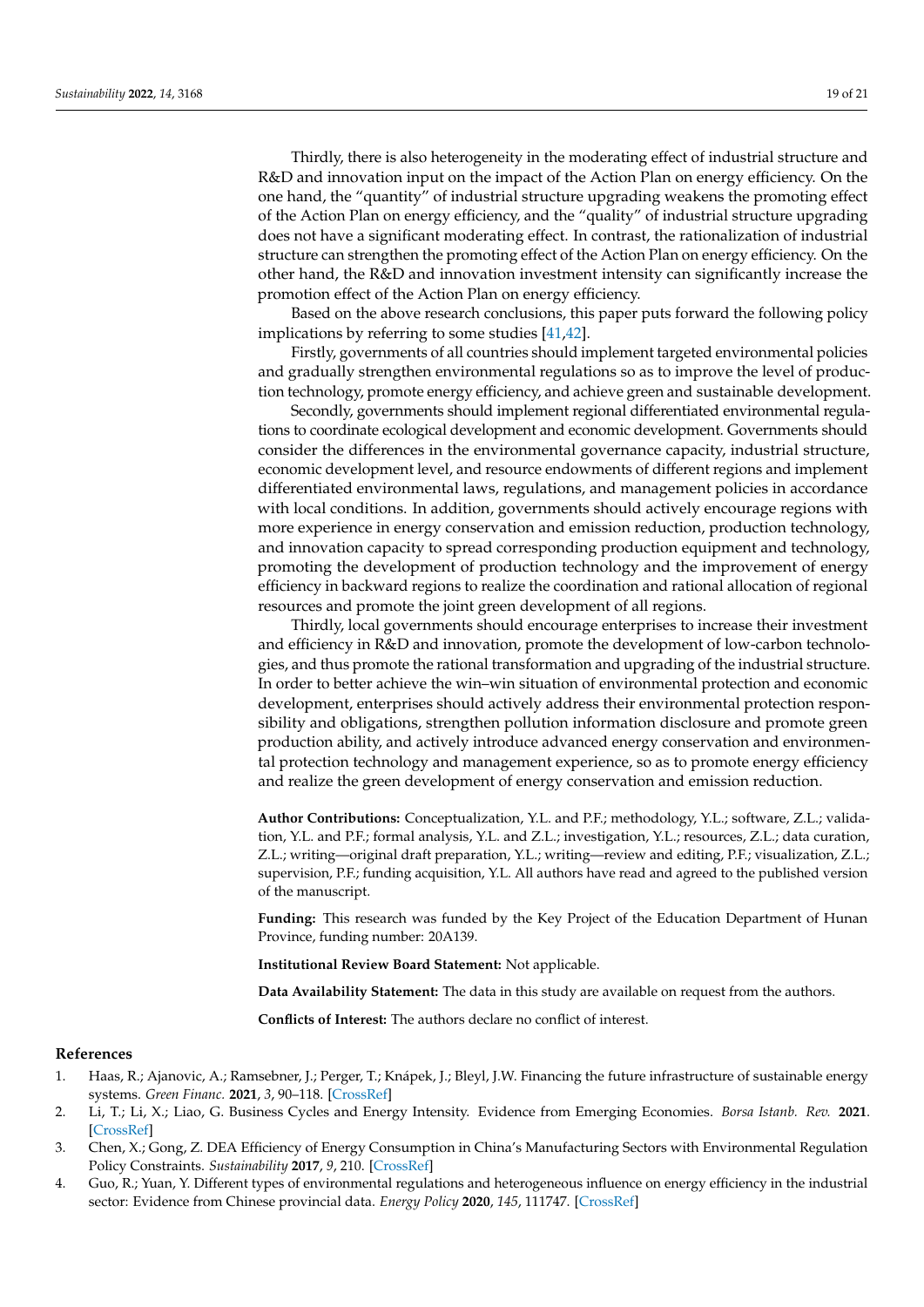- <span id="page-19-0"></span>5. Yu, B.; Shen, C. Environmental regulation and industrial capacity utilization: An empirical study of China. *J. Clean. Prod.* **2020**, *246*, 118986. [\[CrossRef\]](http://doi.org/10.1016/j.jclepro.2019.118986)
- <span id="page-19-1"></span>6. Zhang, Y.; Xiong, Y.; Li, F.; Cheng, J.; Yue, X. Environmental regulation, capital output and energy efficiency in China: An empirical research based on integrated energy prices. *Energy Policy* **2020**, *146*, 111826. [\[CrossRef\]](http://doi.org/10.1016/j.enpol.2020.111826)
- <span id="page-19-2"></span>7. Liu, Y.; Li, Z.; Yin, X. Environmental regulation, technological innovation and energy consumption—A cross-region analysis in China. *J. Clean. Prod.* **2018**, *203*, 885–897. [\[CrossRef\]](http://doi.org/10.1016/j.jclepro.2018.08.277)
- <span id="page-19-3"></span>8. Yuan, B.; Xiang, Q. Environmental regulation, industrial innovation and green development of Chinese manufacturing: Based on an extended CDM model. *J. Clean. Prod.* **2018**, *176*, 895–908. [\[CrossRef\]](http://doi.org/10.1016/j.jclepro.2017.12.034)
- <span id="page-19-4"></span>9. Wu, H.; Hao, Y.; Ren, S. How do environmental regulation and environmental decentralization affect green total factor energy efficiency: Evidence from China. *Energy Econ.* **2020**, *91*, 104880. [\[CrossRef\]](http://doi.org/10.1016/j.eneco.2020.104880)
- <span id="page-19-5"></span>10. Ngo, T.Q. How do environmental regulations affect carbon emission and energy efficiency patterns? A provincial-level analysis of Chinese energy-intensive industries. *Environ. Sci. Pollut. Res. Int.* **2021**, *29*, 3446–3462. [\[CrossRef\]](http://doi.org/10.1007/s11356-021-15843-w)
- <span id="page-19-6"></span>11. Wu, R.; Lin, B. Environmental regulation and its influence on energy-environmental performance: Evidence on the Porter Hypothesis from China's iron and steel industry. *Resour. Conserv. Recycl.* **2021**, *176*, 105954. [\[CrossRef\]](http://doi.org/10.1016/j.resconrec.2021.105954)
- <span id="page-19-7"></span>12. Lin, B.; Chen, X. Environmental regulation and energy-environmental performance—Empirical evidence from China's non-ferrous metals industry. *J. Environ. Manag.* **2020**, *269*, 110722. [\[CrossRef\]](http://doi.org/10.1016/j.jenvman.2020.110722) [\[PubMed\]](http://www.ncbi.nlm.nih.gov/pubmed/32430281)
- <span id="page-19-8"></span>13. Chen, Z.; Song, P.; Wang, B. Carbon emissions trading scheme, energy efficiency and rebound effect—Evidence from China's provincial data. *Energy Policy* **2021**, *157*, 112507. [\[CrossRef\]](http://doi.org/10.1016/j.enpol.2021.112507)
- <span id="page-19-9"></span>14. Tang, H.-L.; Liu, J.-M.; Wu, J.-G. The impact of command-and-control environmental regulation on enterprise total factor productivity: A quasi-natural experiment based on China's "Two Control Zone" policy. *J. Clean. Prod* **2020**, *254*, 120011. [\[CrossRef\]](http://doi.org/10.1016/j.jclepro.2020.120011)
- <span id="page-19-10"></span>15. Peng, J.; Xie, R.; Ma, C.; Fu, Y. Market-based environmental regulation and total factor productivity: Evidence from Chinese enterprises. *Econ. Model.* **2020**, *95*, 394–407. [\[CrossRef\]](http://doi.org/10.1016/j.econmod.2020.03.006)
- <span id="page-19-11"></span>16. Zhou, L.; Tang, L. Environmental regulation and the growth of the total-factor carbon productivity of China's industries: Evidence from the implementation of action plan of air pollution prevention and control. *J. Environ. Manag.* **2021**, *296*, 113078. [\[CrossRef\]](http://doi.org/10.1016/j.jenvman.2021.113078) [\[PubMed\]](http://www.ncbi.nlm.nih.gov/pubmed/34252855)
- <span id="page-19-12"></span>17. Zhang, Y.; Song, Y.; Zou, H. Transformation of pollution control and green development: Evidence from China's chemical industry. *J. Environ. Manag.* **2020**, *275*, 111246. [\[CrossRef\]](http://doi.org/10.1016/j.jenvman.2020.111246) [\[PubMed\]](http://www.ncbi.nlm.nih.gov/pubmed/32858271)
- <span id="page-19-13"></span>18. Liu, C.; Ma, C.; Xie, R. Structural, Innovation and Efficiency Effects of Environmental Regulation: Evidence from China's Carbon Emissions Trading Pilot. *Environ. Resour. Econ.* **2020**, *75*, 741–768. [\[CrossRef\]](http://doi.org/10.1007/s10640-020-00406-3)
- <span id="page-19-14"></span>19. Song, M.; Xie, Q.; Shen, Z. Impact of green credit on high-efficiency utilization of energy in China considering environmental constraints. *Energy Policy* **2021**, *153*, 112267. [\[CrossRef\]](http://doi.org/10.1016/j.enpol.2021.112267)
- <span id="page-19-15"></span>20. Zhao, H.; Lin, B. Will agglomeration improve the energy efficiency in China's textile industry: Evidence and policy implications. *Appl. Energy* **2019**, *237*, 326–337. [\[CrossRef\]](http://doi.org/10.1016/j.apenergy.2018.12.068)
- <span id="page-19-16"></span>21. Wei, W.; Chen, D.; Hu, D. Study on the Evolvement of Technology Development and Energy Efficiency—A Case Study of the Past 30 Years of Development in Shanghai. *Sustainability* **2016**, *8*, 457. [\[CrossRef\]](http://doi.org/10.3390/su8050457)
- <span id="page-19-17"></span>22. Wu, H.; Xue, Y.; Hao, Y.; Ren, S. How does internet development affect energy-saving and emission reduction? Evidence from China. *Energy Econ.* **2021**, *103*, 105577. [\[CrossRef\]](http://doi.org/10.1016/j.eneco.2021.105577)
- <span id="page-19-18"></span>23. Ouyang, X.; Mao, X.; Sun, C.; Du, K. Industrial energy efficiency and driving forces behind efficiency improvement: Evidence from the Pearl River Delta urban agglomeration in China. *J. Clean. Prod.* **2019**, *220*, 899–909. [\[CrossRef\]](http://doi.org/10.1016/j.jclepro.2019.02.206)
- 24. Kanwal, M.; Khan, H. Does carbon asset add value to clean energy market? Evidence from EU. *Green Financ.* **2021**, *3*, 495–507. [\[CrossRef\]](http://doi.org/10.3934/GF.2021023)
- <span id="page-19-19"></span>25. Li, Z.; Zou, F.; Mo, B. Does mandatory CSR disclosure affect enterprise total factor productivity? *Econ. Res.-Ekon. Istraživanja* **2021**, 1–20. [\[CrossRef\]](http://doi.org/10.1080/1331677X.2021.2019596)
- <span id="page-19-20"></span>26. Li, S.; Li, L.; Wang, L. 2030 Target for Energy Efficiency and Emission Reduction in the EU Paper Industry. *Energies* **2020**, *14*, 40. [\[CrossRef\]](http://doi.org/10.3390/en14010040)
- <span id="page-19-21"></span>27. He, P.; Sun, Y.; Shen, H.; Jian, J.; Yu, Z. Does Environmental Tax Affect Energy Efficiency? An Empirical Study of Energy Efficiency in OECD Countries Based on DEA and Logit Model. *Sustainability* **2019**, *11*, 3792. [\[CrossRef\]](http://doi.org/10.3390/su11143792)
- <span id="page-19-22"></span>28. Farouq, I.S.; Sambo, N.U.; Ahmad, A.U.; Jakada, A.H.; Danmaraya, I.A. Does financial globalization uncertainty affect CO<sub>2</sub> emissions? Empirical evidence from some selected SSA countries. *Quant. Financ. Econ.* **2021**, *5*, 247–263. [\[CrossRef\]](http://doi.org/10.3934/QFE.2021011)
- <span id="page-19-23"></span>29. Bian, Y.; Hu, M.; Wang, Y.; Xu, H. Energy efficiency analysis of the economic system in China during 1986–2012: A parallel slacks-based measure approach. *Renew. Sustain. Energy Rev.* **2016**, *55*, 990–998. [\[CrossRef\]](http://doi.org/10.1016/j.rser.2015.11.008)
- 30. Li, T.; Li, X.; Albitar, K. Threshold effects of financialization on enterprise R&D innovation: A comparison research on heterogeneity. *Quant. Financ. Econ.* **2021**, *5*, 496–515. [\[CrossRef\]](http://doi.org/10.3934/QFE.2021022)
- <span id="page-19-24"></span>31. Li, T.; Ma, J.; Mo, B. Does Environmental Policy Affect Green Total Factor Productivity? Quasi-Natural Experiment Based on China's Air Pollution Control and Prevention Action Plan. *Int. J. Environ. Res. Public Health* **2021**, *18*, 8216. [\[CrossRef\]](http://doi.org/10.3390/ijerph18158216) [\[PubMed\]](http://www.ncbi.nlm.nih.gov/pubmed/34360509)
- <span id="page-19-25"></span>32. Atta-Mensah, J. Commodity-linked bonds as an innovative financing instrument for African countries to build back better. *Quant. Financ. Econ.* **2021**, *5*, 516–541. [\[CrossRef\]](http://doi.org/10.3934/QFE.2021023)
- <span id="page-19-26"></span>33. Li, Z.; Zou, F.; Tan, Y.; Zhu, J. Does Financial Excess Support Land Urbanization-An Empirical Study of Cities in China. *Land* **2021**, *10*, 635. [\[CrossRef\]](http://doi.org/10.3390/land10060635)